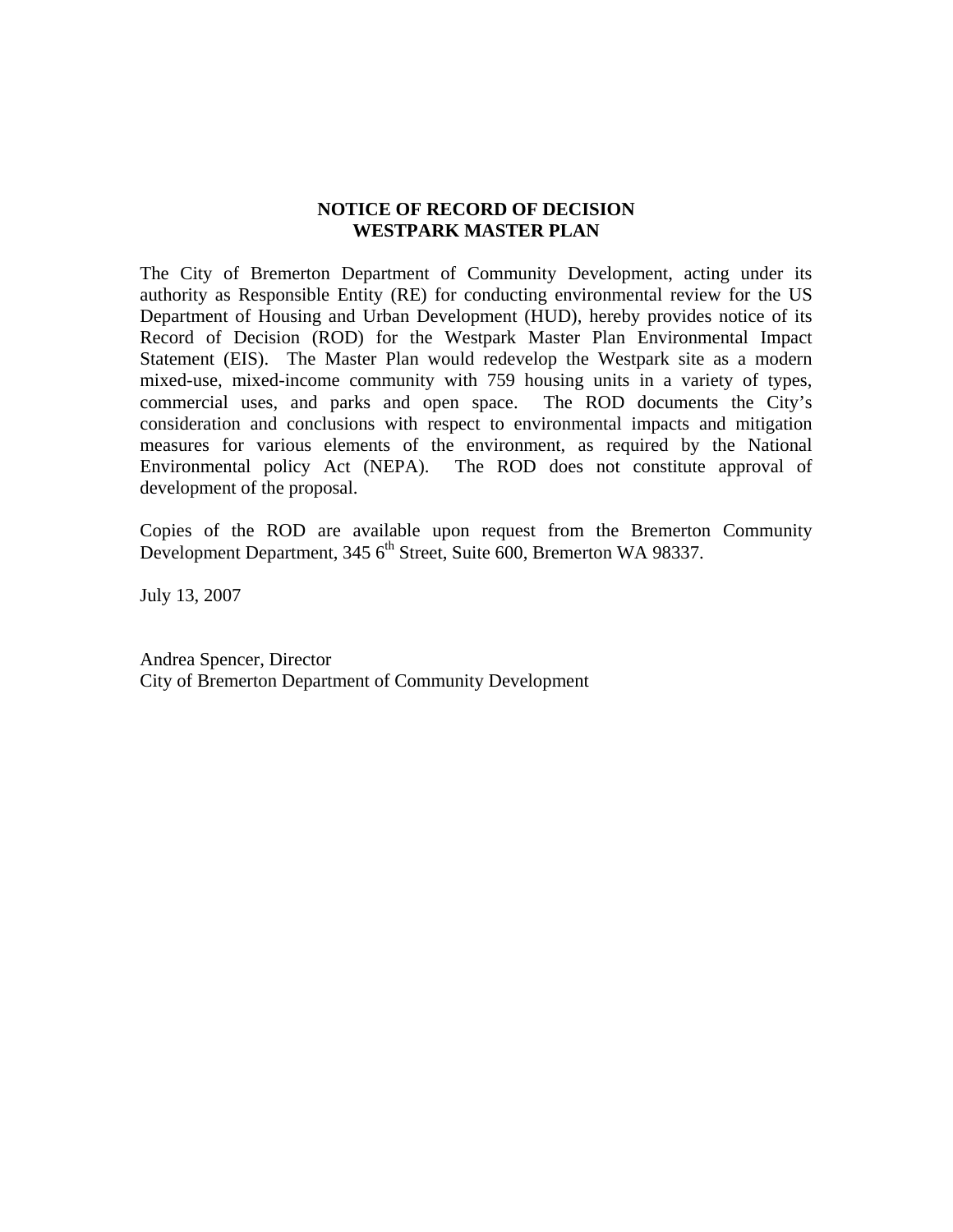# **Record of Decision**

# **Westpark Redevelopment Master Plan Environmental Impact Statement**

# **1.0 Background**

The City of Bremerton Department of Community Development, acting under authority of Section 104(g) of the Housing and Community Development Act of 1974 (43 U.S.C. 5304(g)) and HUD regulations at 24 CFR part 58, and in cooperation with other interested agencies, has prepared Draft and Final Environmental Impact Statements (EIS) to analyze potential impacts of redevelopment of the Westpark public housing community (Westpark Redevelopment Proposed Master Plan).

The EIS is a joint National Environmental Policy Act (NEPA) and Washington State Environmental Policy Act (SEPA) document intended to satisfy requirements of federal and state statutes. The U.S. Department of Housing and Urban Development (HUD) has delegated assumption of its NEPA authority and NEPA lead agency responsibilities to the City of Bremerton as the Responsible Entity in cooperation with the Recipient, Housing Authority of the City of Bremerton (BHA), as the lead SEPA agency.

The Westpark public housing development was originally constructed in the early 1940's to provide temporary homes for defense workers and their families during World War II. The 82 acre site is located in West Bremerton, and is bounded by Kitsap Way on the north, Oyster bay Road on the east, and State Route 3 on the west. There are currently 571 public housing units on the site, a community center and other community facilities. The existing site is physically isolated and physically deteriorated, and in 2003 it was designated as "blighted" by the City of Bremerton for purposes of community renewal efforts pursuant to the state Community Renewal Law (Chapter 35.81 Revised Code of Washington).

The proposed Westpark Master Plan, contained in Attachment A, would redevelop the 82-acre site to create a mixed-use, mixed-income pedestrian oriented urban community containing housing, parks and open space, retail and commercial uses, community facilities, and new infrastructure. All existing single family (duplex and four-plex) low income housing units would be demolished and replaced on-site or off-site.

The Westpark Master Plan would provide 759 units of rental and for sale housing in a variety of detached and attached forms to meet a range of needs. Types of units would include market rate condominiums and apartments, townhouses, row houses, duplexes, cluster cottages and single family units.

Non-residential development would include approximately 50,000 square feet of commercial and retail uses in a 5-acre Village Center designed to provide everyday services to residents of Westpark and adjacent neighborhoods. An additional 10,000 square feet of retail or commercial uses could be included in mixed use buildings. Current plans call for the existing community center to be retained and renovated.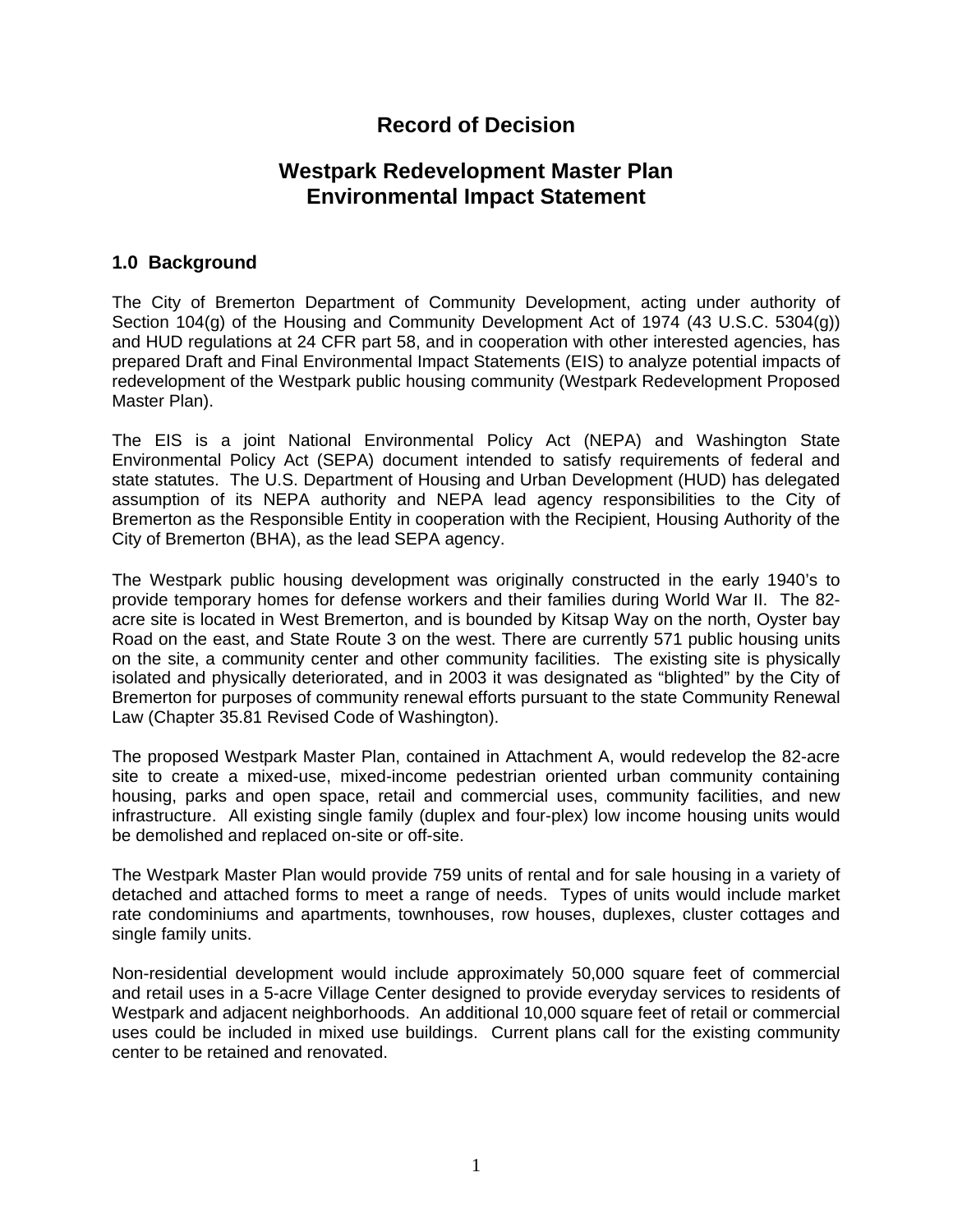Parks and open space would comprise approximately 28 acres (34 percent) of the site, and would include a large community park (approximately 12 acres), two smaller neighborhood parks, urban open spaces and natural areas. Almost 11 miles (57,000 linear feet) of pedestrian trails and paths would be constructed to connect neighborhoods. Additional landscaping would be provided along streets, along site boundaries and adjacent to the Village Center enhance the pedestrian environment, to provide screening and to create land use transitions.

All existing streets would be vacated and replatted. New streets -- Baer Boulevard, neighborhood streets and "green streets" -- would be 25 to 36 feet wide (depending on type), lined with trees and include sidewalks. On-street parking would be provided on all streets. Alleys would provide access to garages for some types of units.

All existing utilities would be replaced. The conceptual stormwater management system includes detention and water quality treatment (using biofiltration swales). As a separate and independent project, the BHA and City are evaluating design and maintenance issues and options in regard to the existing City-owned stormwater outfall in Oyster Bay. The City and BHA have executed a Memorandum of Agreement setting forth roles and responsibilities in regard to evaluation and design studies of the outfall. Based on the conclusions of engineering studies, the City will determine what upgrades, if any, are appropriate for the outfall. See the additional discussion in Section 7.2.

Redevelopment of Westpark would occur in four phases over an approximate three year period beginning in approximately beginning 2007 or 2008. Demolition and construction would occur in phase with relocation of existing tenants; a relocation plan is currently being developed. All existing residents would receive benefits in accordance with the Uniform Relocation Assistance and Real Property Acquisition Properties Act. Existing residents in good standing will be provided an opportunity to return to the redeveloped community.

# **2.0 Decision**

The City of Bremerton finds by this environmental Record of Decision, after considering the effects of the proposal and alternatives, and considering the written and oral comments offered by agencies and the public, that the requirements of NEPA have been satisfied, as noted herein, for redevelopment of the Westpark site as indicated in the Proposed Westpark Master Plan. Mitigation measures incorporated in the proposal and identified in the EIS, and additional consultation and mitigation documented in this Record of Decision, represent reasonable steps to reduce asdverse environmental effects of the proposed project and would reduce effects to acceptable levels. Mitigation measures identified in the EIS are contained in Attachment B.

No development applications have been submitted for Westpark at this time; the proposal is still conceptual and is undergoing more detailed planning and engineering. The City of Bremerton, as the local land use authority, will incorporate the mitigation measures identified herein into any approvals for subsequent development applications.

# **3.0 Alternatives Considered in Reaching Decision**

Alternatives considered include the *Proposed Master Plan,* described above, the *Design Alternative, and No Action.* The *Design Alternative* would construct the same number of housing units in a mix involving more apartment and condominium units at higher densities, located in larger buildings. The Village Center would be expanded to include approximately 12 acres (up to 120,000 square feet) of retail and commercial uses (plus an additional 10,000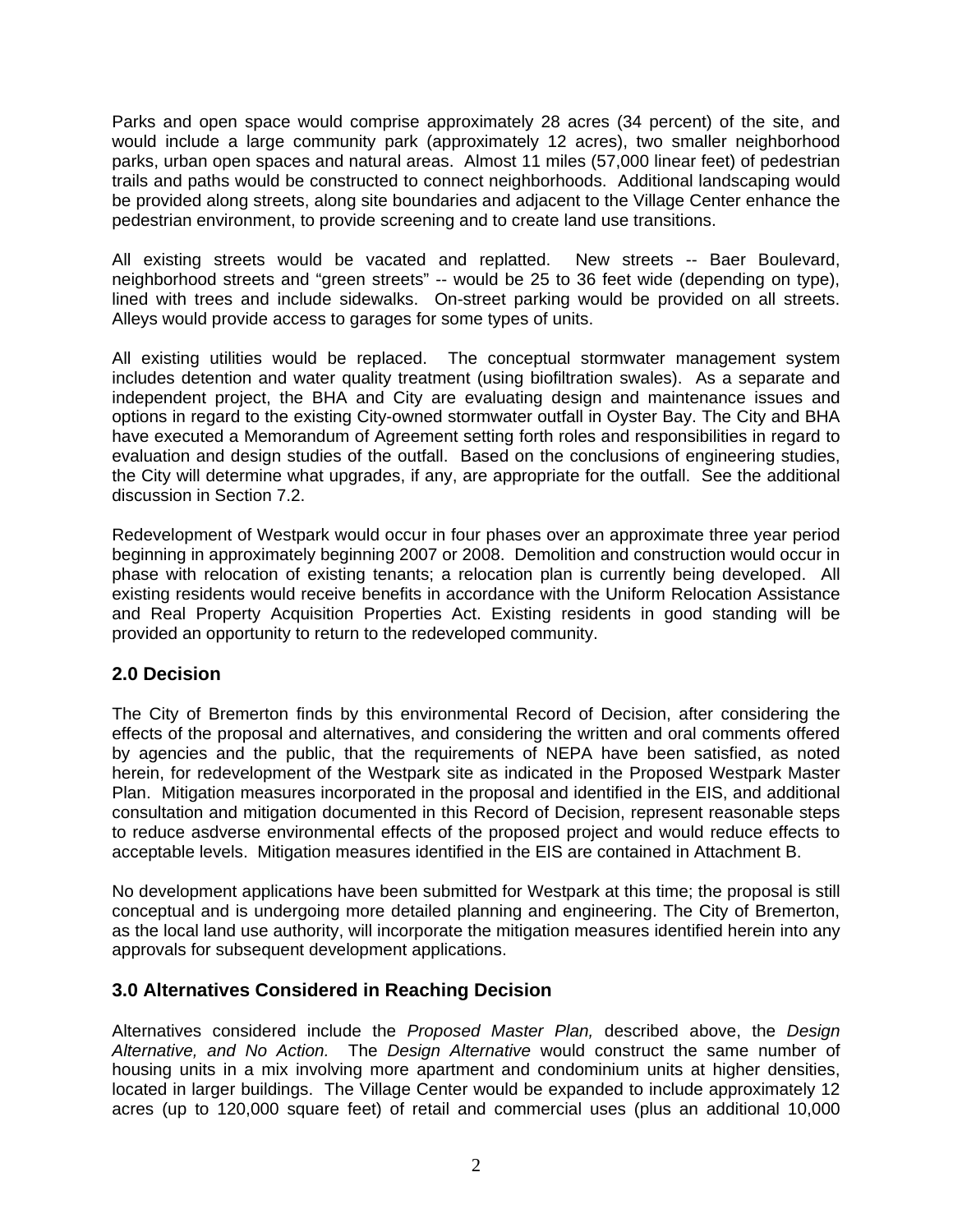square feet in mixed-use buildings). The expanded parking area serving the additional retail area would use a stormwater infiltration system. All other features of the alternative would be the same as the proposal.

The *No Action* alternative assumes that the site would not be redeveloped and would continue to operate, function and appear as it does currently. Existing buildings would be maintained to the extent possible but would continue to deteriorate over time.

# **4.0 Reasons for Decision**

The decision is based on the conclusions of the EIS and consideration of City policies and BHA redevelopment goals. The Westpark community has endured for more than 65 years through the careful stewardship of BHA. In September 2003, the City amended its Community Renewal Plan, pursuant to the state Community Renewal Law (RCW 35.81), to incorporate the Westpark site as a "blighted" area for purposes of community renewal efforts (Ordinance No. 4830 and 4870). The designation was supported by findings that the site was isolated from adjacent areas that building size and design were deficient, and that physical deterioration was a contributing factor to disinvestment in the area. These actions also reaffirmed the City's intent to cooperate and assist the Bremerton Housing Authority in the redevelopment of Westpark, (pursuant to RCW 35.83), and to provide a framework for redevelopment in the Comprehensive Plan and zoning regulations. Rehabilitation is not an economically viable option, given the age and condition of existing facilities.

Initial conceptual master planning for Westpark began in 2002, and included community involvement, site analysis, and conceptual land use planning. The resulting *Strategic Master Plan* (2003) provided broad goals for redevelopment and subsequent master planning of the site, including the following:

- Produce a positive impact on the surrounding community, and on long term economic and housing development in Bremerton;
- Maximize the value of the property;
- Achieve no net loss of public housing units;
- Improve the quality of public housing, and blend it with surrounding housing;
- De-concentrate public housing and create mixed-income neighborhoods;
- Meet outdoor recreational needs;
- Improve community services; and
- Address local urban growth goals.

In February 2007, the Bremerton City Council adopted the Westpark Sub-Area Plan, which includes a land use map, zoning regulations and design standards applicable to redevelopment of the site. The Sub-Area Plan was adopted following extensive public involvement and input from stakeholders and neighbors.

The Proposed Master Plan incorporates these broad goals along with more specific design objectives into a vision of a new urban mixed-use, mixed-income, pedestrian-oriented community. Additional objectives of the Westpark Sub-Area Plan include preserving open space and habitat, and implementing low impact development techniques.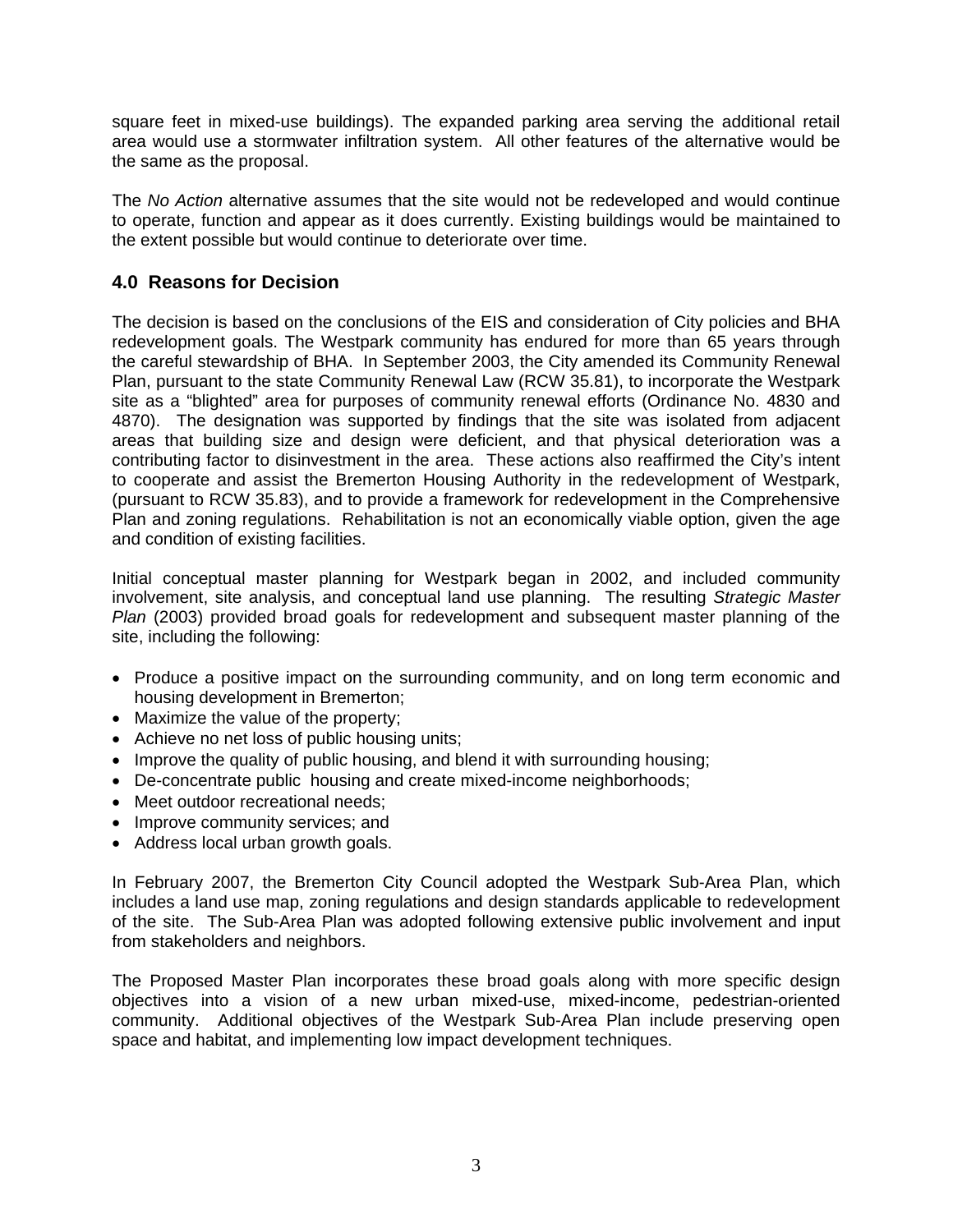# **5.0 Practicable Means to Avoid or Minimize Harm**

The Proposed Westpark Master Plan has been designed to be consistent with the City of Bremerton's Westpark Sub-Area Plan, adopted on February 2, 2007. The Sub-Area Plan will direct the organization and placement of land uses; ensure a variety of housing units types for sale and for rent to meet a spectrum of local needs, including public housing units; provide open space, parks and trails; and improve roads and infrastructure. Development standards and regulations address density, height, building and impervious surface coverage; building design; lighting; landscaping; parking, and other aspects of the human environment. These regulations constitute a form of mitigation and will reduce or minimize impacts that could otherwise occur.

The Proposed Master Plan will generate impacts to various elements of the built and natural environments. These impacts can be mitigated and are not expected to be significant following mitigation. No significant unavoidable adverse impacts are identified for any of the elements of the environment considered in the EIS.

Pursuant to 40 CFR 1505.3, this decision to proceed with the project will be implemented and mitigation measures imposed through appropriate conditions in any land use or related permits or approvals issued by the City of Bremerton for Westpark, and through conditions of federal funding. Mitigation measures identified in the EIS are contained in Attachment B.

Major issues and measures identified to resolve or mitigate significant impacts include the following.

### **5.1 Wetlands, Streams and Wildlife Habitat**

No wetlands or streams are present on or immediately adjacent to the site. Redevelopment, therefore, would not adversely affect habitat or species typically associated with these resources. No threatened, endangered or sensitive species are located on site. Consultation pursuant to the Endangered Species Act is described in Section 7.2 below. The site is not located within the shoreline or floodplain.

Similarly, impacts to fisheries related to the conveyance and discharge of stormwater to the existing outfall in Oyster Bay would not be significant. The quality of stormwater entering Oyster Bay would be enhanced by construction of a modern stormwater management system, including detention and biofiltration. Streets have been designed to be as narrow as possible to reduce impervious surface, consistent with City road standards.

# **5.2 Air Quality**

Construction activity would cause minor, temporary and localized impacts to air quality. Construction would be subject to local and regional rules and regulations requiring control of emissions which would reduce impacts to insignificant levels. Hot spot analysis indicates that under worst case traffic and meteorological conditions, affected intersections of Kitsap Way would operate well below applicable ambient air quality standards for carbon dioxide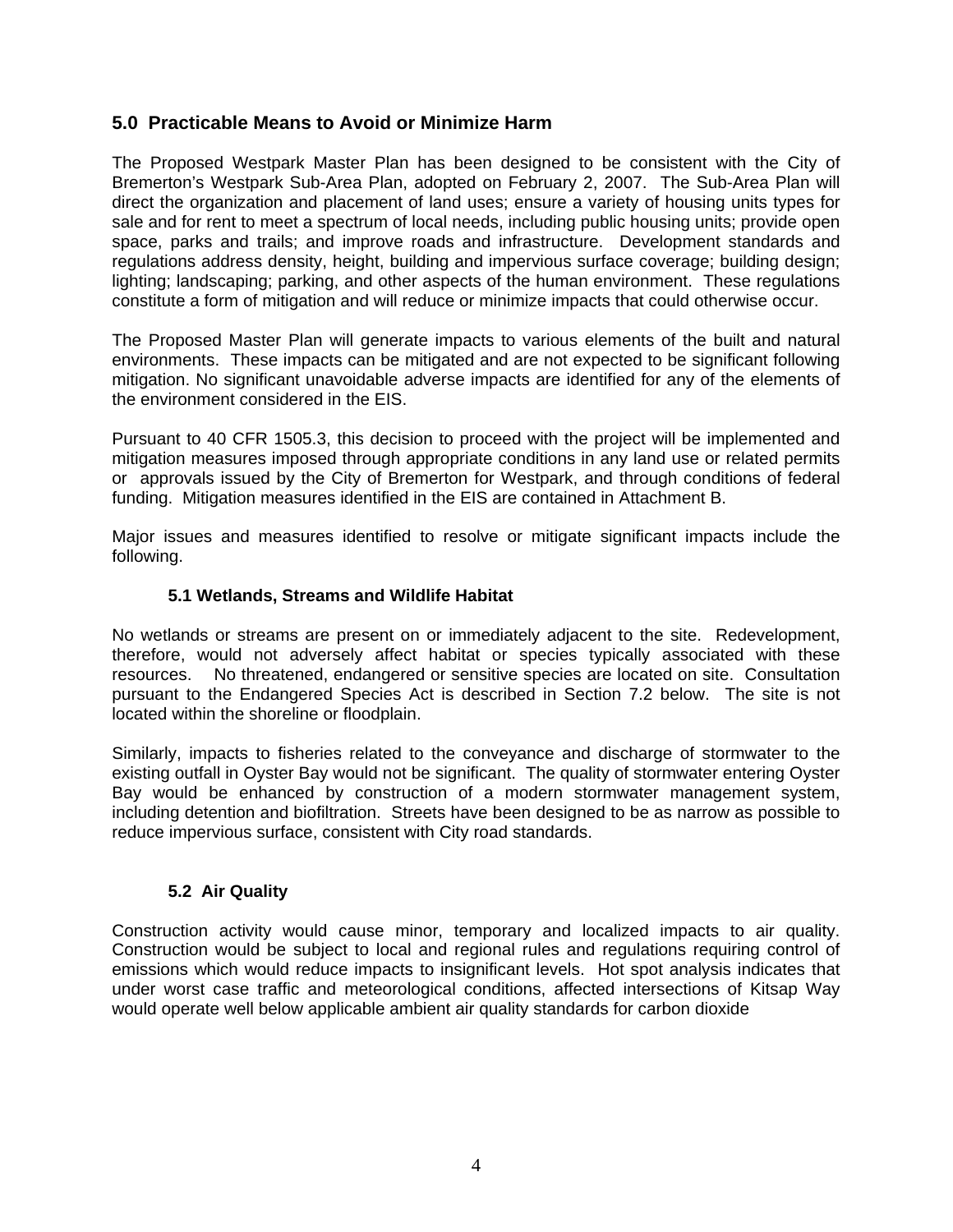# **5.3 Land Use**

Redevelopment of the site would result in an intensification of land use and density on-site and a greater diversity of land uses, but this change would be consistent with the Bremerton Comprehensive Plan, Westpark Sub-Area Plan and applicable development regulations. Redevelopment would remove the blighted conditions that currently affect the site and have been a cause of disinvestment in the surrounding area.

# **5.4 Housing**

Housing impacts will generally be positive or neutral. The Proposed Master Plan involves demolition of all existing housing units on site and replacement with a mix of single family detached and attached units and multi-family units. Units would be for sale and for rent. On site replacement housing would include 190 units of public housing; the balance of existing single family public housing units (381) would be replaced off-site at locations to be determined; no net loss of public housing units would occur. The creation of a mixed income community would help alleviate social issues that have historically affected the neighborhood.

All eligible residents will be offered relocation assistance in compliance with the Uniform Relocation Assistance and Real Property Acquisition Policies Act of 1970 (URA). Residents in good standing will also be given the right to return to the new community. Any rent differential incurred by the tenant would be paid by BHA in accordance with the URA.

# **5.5 Noise**

Existing traffic noise levels along SR 3 and Kitsap Way, which currently affect the Westpark site, exceed noise levels generally considered desirable by HUD guidelines. Noise attenuation techniques – site planning, noise attenuation and/or construction techniques – will be required and implemented to reduce noise from traffic along these routes so that day-night sound levels at outdoor use locations and on-site residences would meet HUD requirements for attenuation, and/or would satisfy HUD criteria for exceptions (24 CFR 51.105).

# **5.6 Environmental Justice**

The Westpark site has provided public housing for low income individuals since the 1940's. The impacted area has a concentration of low income, minority and disabled individuals and redevelopment would, therefore, disproportionately affect such individuals. De-concentrating low income housing on the site and removing current blighted conditions are encouraged by HUD and City policies. Effects of dispersing low income residents would include phased relocation of existing residents, inconvenience and disruption of existing community cohesion. Relocation benefits would be provided to displaced residents in accordance with the URA. Redevelopment would eliminate some potential public health risks associated with exposure to asbestos and lead- based paint in the site's aged structures. The variety of new housing developed on site would result in greater social and economic diversity which would promote community stability and well being. An increase in local employment opportunity would also occur from the commercial uses developed on the site.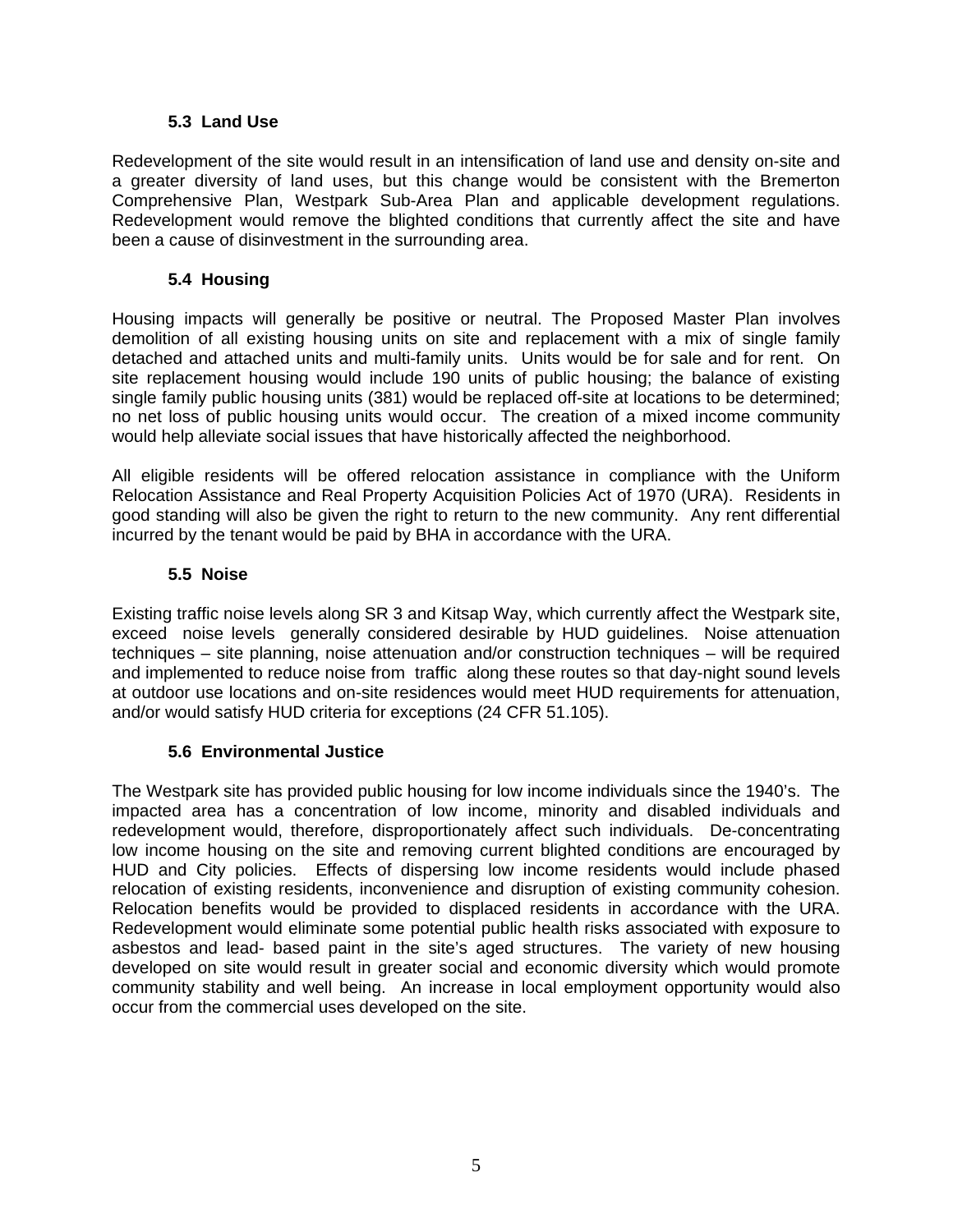### **5.7 Historic Resources**

The site as a whole was determined to be eligible for listing on the National Register of Historic Places. Consultation with the State Historic Preservation Officer (SHPO) is described in Section 7.1 below. A Memorandum of Agreement (MOA) stipulating mitigation measures has been executed by the City of Bremerton, the SHPO and the BHA and is included in Attachment C.

# **6.0 Public Involvement**

This Record of Decision concludes a planning and environmental review process that commenced with HUD's publication of Notice of Intent to Prepare an EIS, dated June 7, 2006.

The environmental elements evaluated in the Draft EIS were determined as a result of a formal, public scoping process that occurred June 6 through June 27, 2006. Following publication of required NEPA and SEPA notices, a pubic EIS scoping meeting was held on June 22, 2006 to provide an opportunity for public comment. All comments were considered by the City of Bremerton and BHA in determining the issues and alternatives to be analyzed in the Draft EIS.

The Draft EIS was issued and distributed for a 45 day comment period; notice was provided through publication in the Federal Register (by HUD and EPA), a local newspaper, City ad BHA websites, and posting of the site. A public meeting on the Draft EIS was held on March 22, 2007. No oral comments on the EIS were provided at this meeting. Comment letters on the Draft EIS were received from the following agencies: Washington Department of Transportation; Washington Department Fisheries and Wildlife; U.S. Environmental Protection Agency; and U.S. Department of the Interior. The EPA and Department of Interior letters documented those agencies respective lack of comment on the proposal. Responses to comments are included in the Final EIS. No written comments were received from tribes, organizations or members of the public, including Westpark residents.

The City and BHA also provided more than 60 opportunities – through meetings and workshops -- for involvement by community stakeholders, neighbors and residents during development of the Proposed Master Plan and the Westpark Sub-Area Plan. These included a week-long design charrette, public community meetings, resident presentations and Council meetings, public workshops and hearings by the Bremerton Planning Commission and City Council, and meetings in connection with the EIS.

# **7.0 Coordination with Other Agencies**

# **7.1 National Historic Preservation Act**

In compliance with Section 106 of the National Historic Preservation Act, the requisite agency consultation and coordination has been completed by the City of Bremerton. This coordination included establishment of an Area of Potential Effect (APE), which the State Historic Preservation Officer (SHPO) and Nisqually Tribe concurred with, and transmittal of the Draft EIS and an Archaeological and Historic Resources Assessment (Northwest Archaeological Associates, dated April 10, 2007) to the SHPO. The Historic Resources Assessment concluded that the site's resources were not eligible for listing on the National Register of Historic Places. The SHPO, however, concluded the site as a whole (but not individual buildings) was eligible for listing and that redevelopment would result in an adverse effect. The SHPO requested further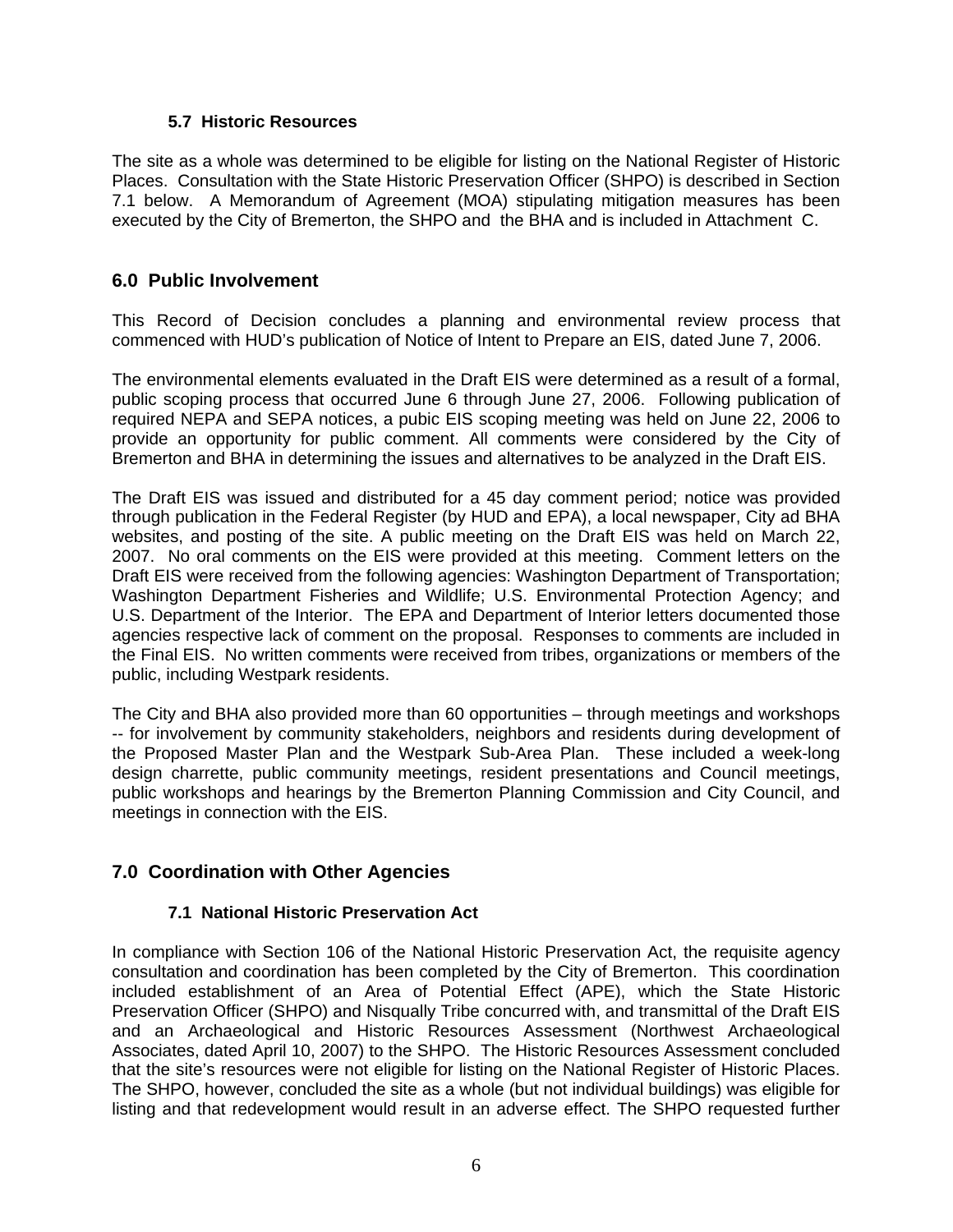consultation to address adverse effects. The City concurred with this finding and, following further consultation, submitted a proposed Memorandum of Agreement (MOA) to the SHPO containing stipulations to address adverse effects. The MOA is attached to this Record of Decision (Attachment C). The MOA also contains a construction monitoring and unanticipated discovery plan, to address any resources that might be discovered during construction. The Advisory Council on Historic Preservation has been notified of the finding of adverse affect and the provisions of the MOA.

# **7.2 Endangered Species Act**

A Biological Evaluation (BE) was transmitted to the National Marine Fisheries Service (NMFS) and U.S. Fish and Wildlife Service (USFWS) and requested concurrence with findings that the proposed project was "not likely to affect" or would have "no effect" on species protected by the Endangered Species Act. NMFS has concurred with these findings. Concurrence by USFWS is anticipated in the near future. The BE concluded that the project would have "no effect" on bull trout and was "not likely to affect" bald eagle. Delisting of the bald eagle has been authorized and is anticipated to take effect on approximately August 1. The City, as RE, will continue to consult with USFWS until concurrence is reached, and shall comply with any conclusions and reasonable and prudent measures specified through their consultation. Issuance of this ROD does not constitute authority for the BHA to carry out any action that may adversely affect listed species or their habitat pending completion of the consultation process with USFWS.

The EIS included a conceptual design for reconstruction of an existing stormwater outfall in Oyster Bay. The outfall is a regional facility that currently conveys stormwater from the Westark site as well as a larger drainage area. The EIS generally describes the upgrading of this facility as a joint City/BHA undertaking, in furtherance of the partnership that exists between the City and BHA and the public interest in redevelopment of Westpark. The EIS identified potential impacts to federally listed species resulting from reconstruction of the outfall; these impacts could be satisfactorily mitigated and were not considered to be significant. It also found that Westpark's proposed drainage and water quality treatment systems would improve the quality of stormwarer entering Oyster Bay relative to the existing condition, which provides no flow controls and no water quality treatment.

A prior permit decision by the City on the Firs II (now Bay Vista Commons) Assisted Living Facility made responsibility for reconstruction of the outfall a condition of that project. The Firs II is an independent project located on the northwest corner of the Westpark site and has been constructed. That project prepared a biological evaluation and conducted ESA consultation with NMFS and USFWS in connection with obtaining a permit pursuant to City of Bremerton and State of Washington shoreline requirements. The agencies concurred with the finding the project was not likely to adversely affect listed species.

At this time, it has not been determined whether or how the existing outfall needs to be upgraded or whether additional maintenance activities are required. The City and BHA are concluding a Memorandum of Agreement which will establish roles and responsibilities for conducting additional evaluations and design studies and identifying options for addressing any problems. The MOA recognizes that the outfall is an independent project which would undergo separate permitting. Any further ESA consultation required for the outfall would be conducted by the City in conjunction with permitting for that facility.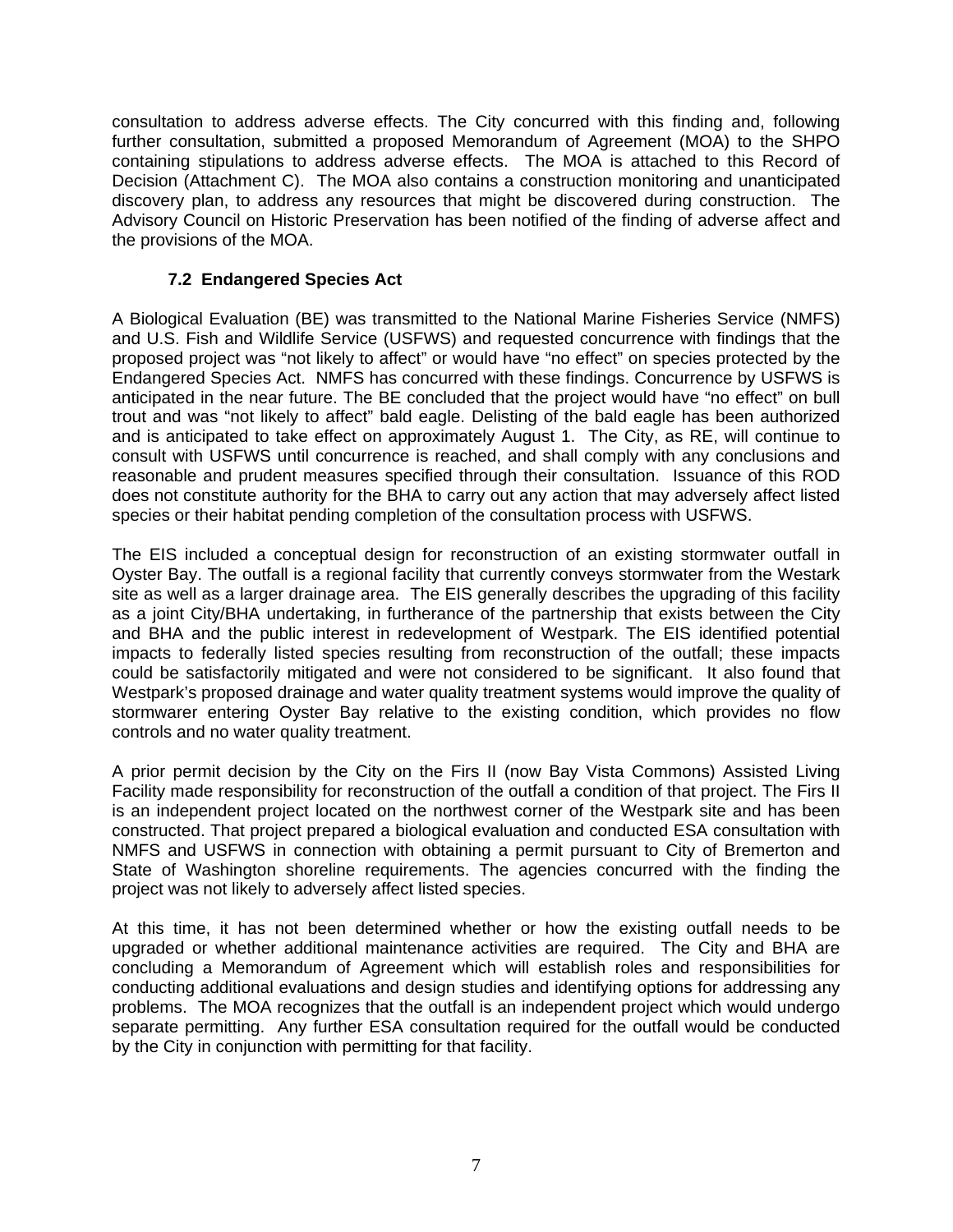# **Attachment A Westpark Master Plan**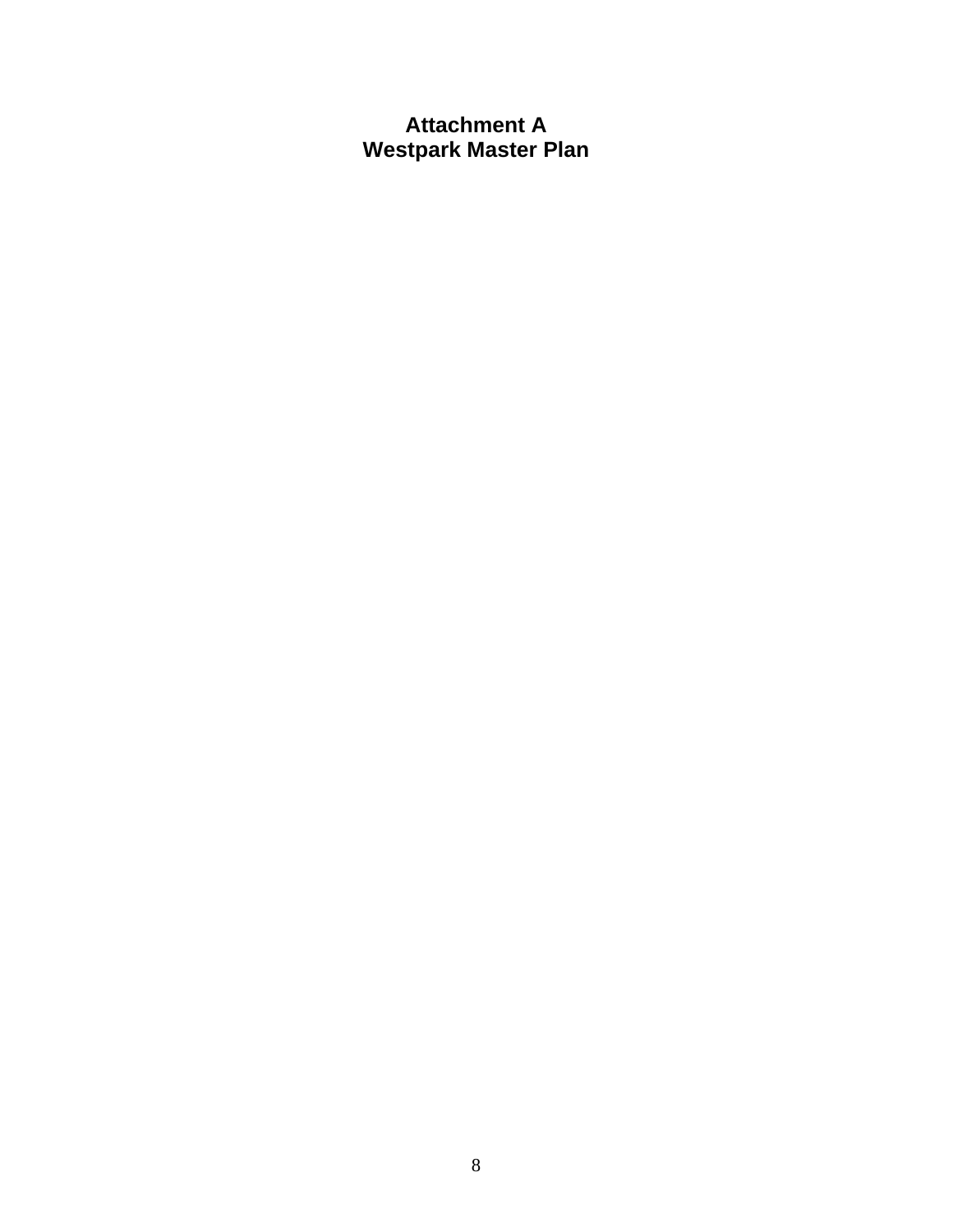





Figure 2-2 Westpark Site Plan

Westpark Master Plan Final EIS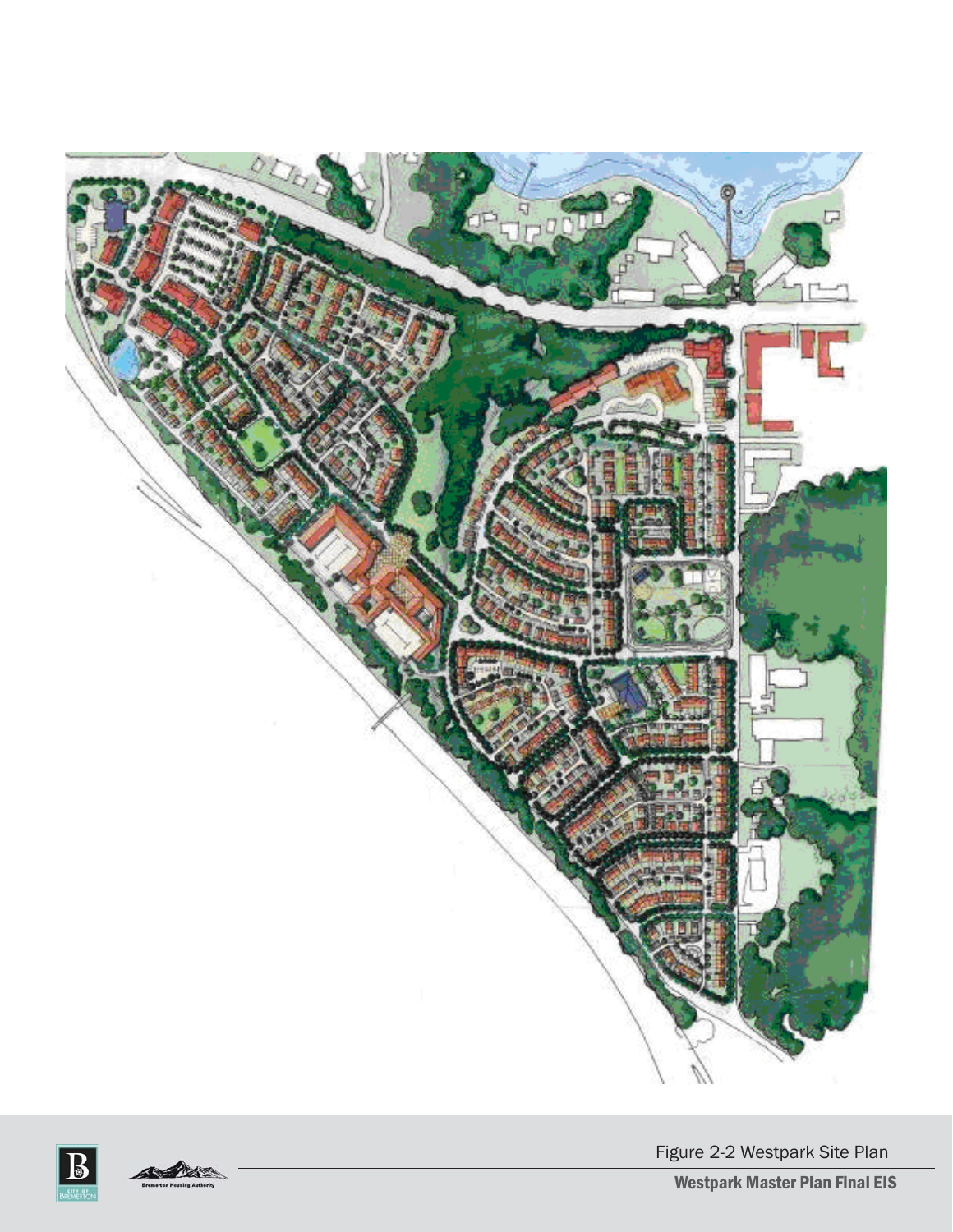# **Attachment B Summary of EIS Mitigation Measures**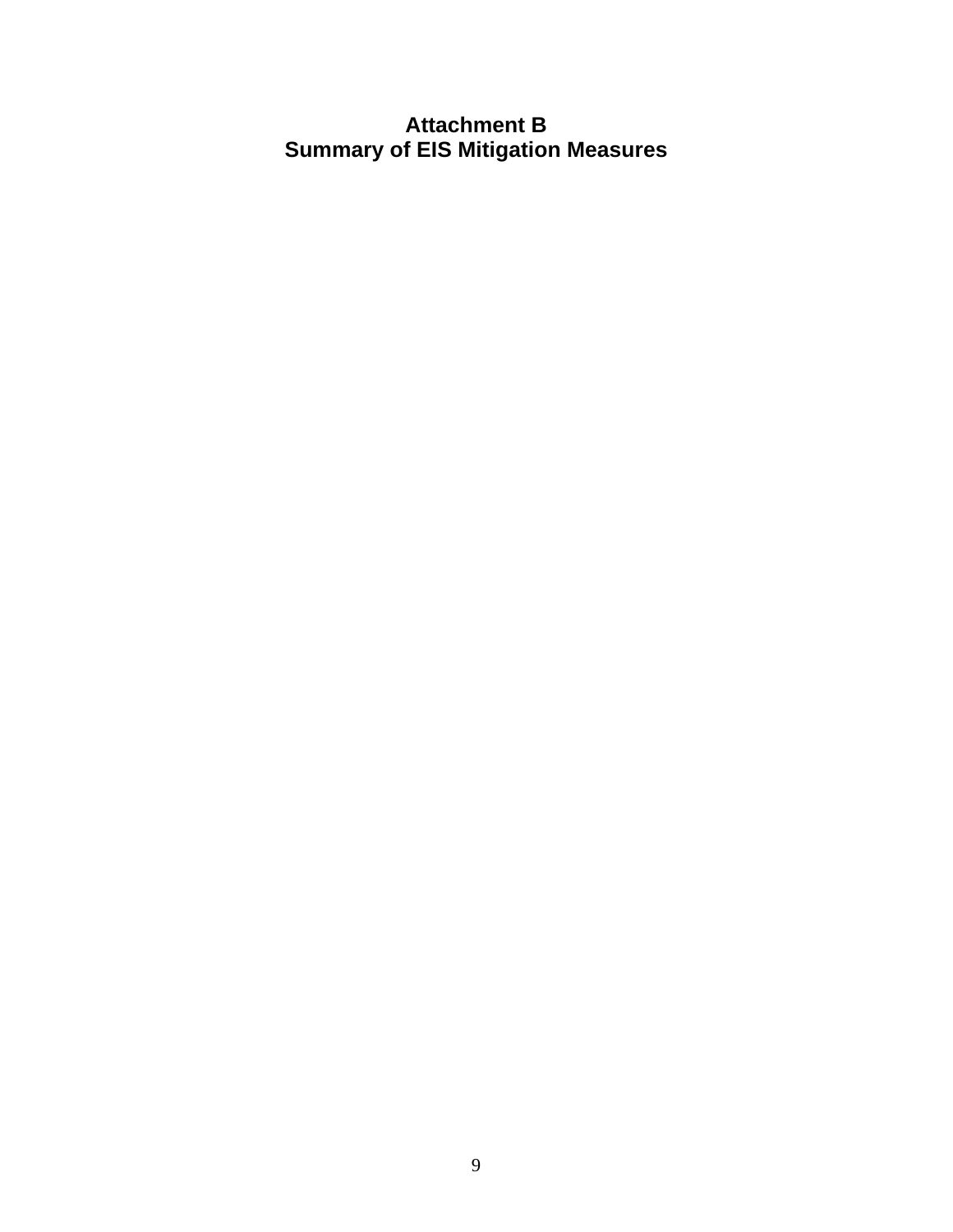# WESTPARK ENVIRONMENTAL IMPACT STATEMENT MITIGATION MEASURES

The following summarizes mitigation measures identified in the Draft and Final EISs for the Westpark Master Plan.

#### **EARTH Erosion Hazards**

With proper implementation of BMPs, the probable significant erosion hazard impacts can be mitigated to non-significant levels, even in areas where a high erosion hazard risk is present.

Standards contained in the City of Bremerton Design and Construction Standards, the King County Surface Water Design Manual, and Kitsap County Stormwater Design Manual would be implemented during construction. Specific BMPs that will be implemented during construction should be outlined in the temporary erosion and sediment control (TESC) plan submitted in conjunction with a site development permit application. Recommended BMPs should include.

- Source-control BMP mitigation measures for cleared areas, such as placement of straw mulch on exposed ground surfaces; seeding or covering of the exposed subgrade; track-walking exposed construction slopes to reduce runoff velocities; directing surface water away from exposed subgrades or into approved temporary stormwater conveyance systems.
- Storing stockpiled soils to minimize sheet, rill or gully erosion.
- Installing temporary sedimentation traps or ponds during construction. Using an energy dissipater to reduce the risk of erosion at stormwater discharge points.
- Establishing rock check dams along roadways and within drainage ditches constructed along sloping ground to reduce the water energy and the subsequent risk of channel incision.
- Establishing silt fences along wetlands, stream and river corridors, open space areas, and other sensitive areas in or adjacent to construction zones to reduce the risk of sediment transport.
- Collecting and treating all construction runoff by sediment ponds, turf-covered sand filters, temporary filtration, or other approved methods before release to any surface waters.
- Adopting a temporary erosion and sediment control plan (TESCP) during the design phase. TESCP measures should be in place and operating properly prior to beginning major clearing and earthwork activities.
- Disturbed areas beyond the permanent project footprint should be revegetated, using an appropriate seed mix, by the close of the construction period.

The following erosion mitigation measures should also be considered during the design and construction of the project.

• Surface water and domestic discharge should not be directed onto sloping areas. All devices used to collect surface runoff should be directed into tightlined systems that discharge into approved stormwater control facilities such as infiltration or detention ponds.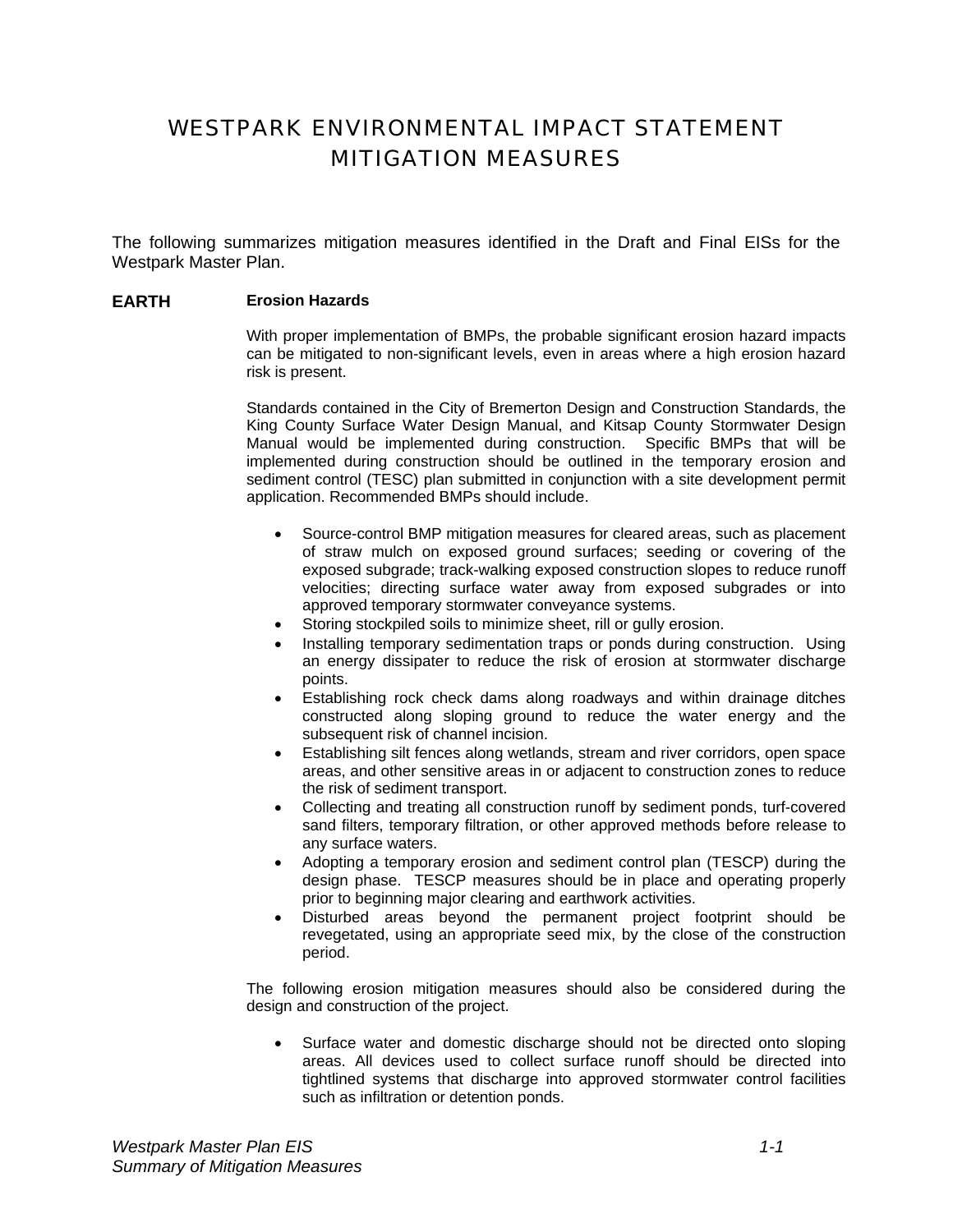- Clearing, excavation and grading should be limited to the minimum areas necessary for construction and original vegetation should be retained as much as possible, including buffer strips between construction disturbance zones and potential receiving waters.
- A geotechnical engineer should review the grading, erosion, and drainage plans prior to final plan design to further assist in mitigating erosion hazards during and after development.

The proposed redesign of the Oyster Bay outfall, included in the Proposed Master Plan, would mitigate potential erosion.

#### **Landslide Hazards**

With implementation of appropriate BMPs and the mitigation measures listed above, probable significant landslide hazard impacts can be mitigated to non-significant levels, even in areas where a high landslide hazard risk is present.

For the two areas designated as high landslide hazard areas on the project site, a minimum setback distance of 50 feet for structures or impervious surfaces (required by the Bremerton CAO) should be maintained from the top or toe of high geologic hazard slopes, unless reductions supported by a Geotechnical Report are approved. The Final Geotechnical Report could satisfy the Special Report requirements of BMC 20.14.660. It may also provide recommendation for setback reductions, and grading/regrading and drainage control as needed for these areas.

Plans for regrading and placement of fill in the landfill area should be reviewed and certified by the geotechnical engineer. Proper regrading and drainage control of this area may reduce the erosion and landslide hazard potential after construction and settlement is complete.

The northern-central steep slopes will remain undeveloped open space and significant vegetation will remain on the slope. If stormwater is conveyed in an enclosed pipe to the base of the slope, as proposed, potential landslide hazard would be reduced and no additional mitigation should be necessary.

The construction of the stormwater detention facility should be reviewed by the geotechnical engineer.

The remainder of the site has a low landslide hazard potential. By conforming to applicable CAO standards and implementing mitigation measures identified above for erosion hazards, the landslide hazard risk and potential impacts to the remaining project site would be reduced.

#### **Seismic Hazards**

*Surface Ground Rupture*: The potential of a ground surface rupture impacting the study area as a result of seismic activity is considered to be low, and no mitigation is required.

*Ground Motion*: All structures would be constructed in accordance with the International Building Code (IBC) guidelines and would be designed to be able to sustain some damage from ground motion during the design seismic event without causing life safety concerns.

*Liquefaction*: A quantitative liquefaction analysis is recommended for all areas with a "moderate" to "high" liquefaction potential prior to development. Mitigation measures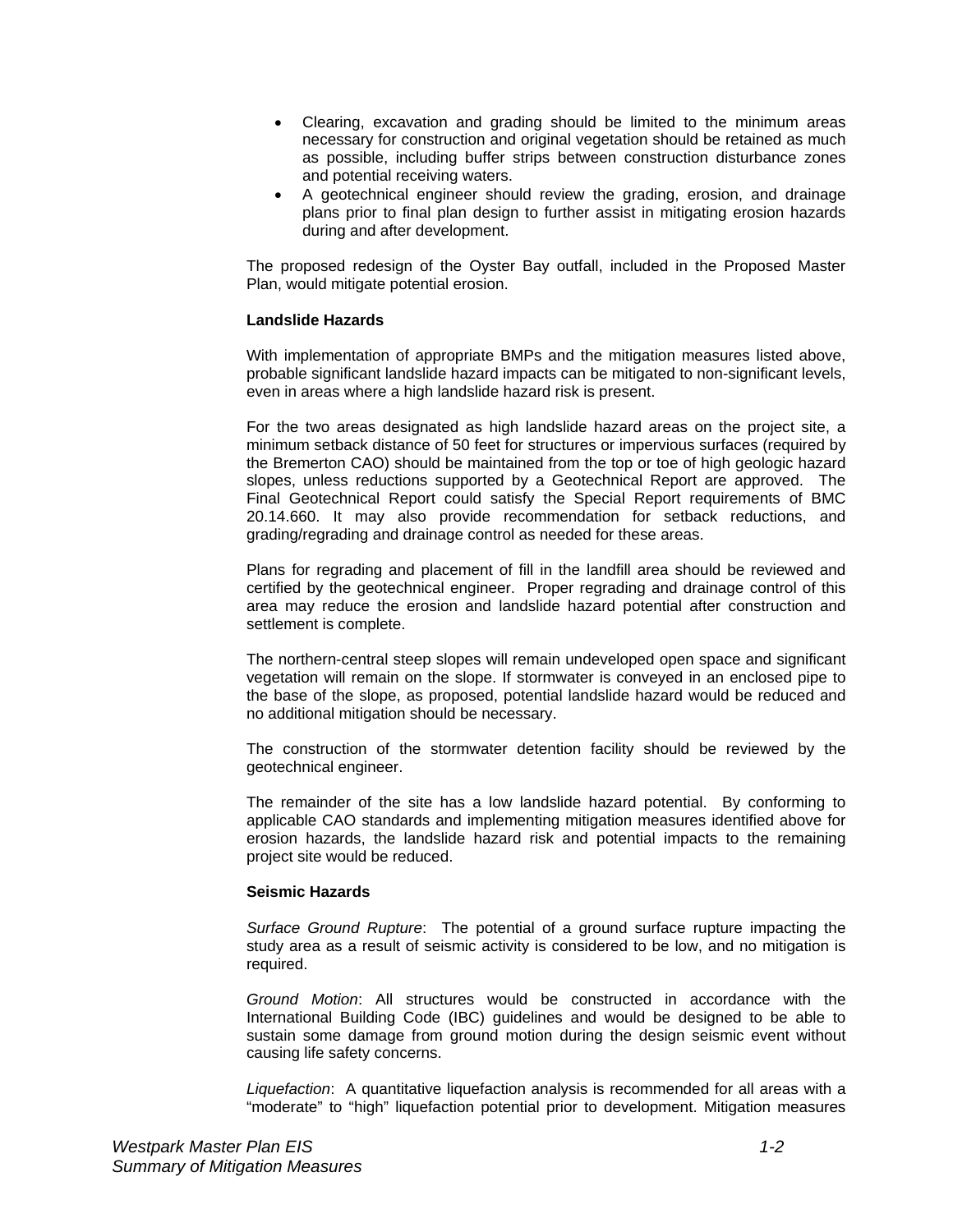for liquefaction will depend on the extent of the liquefaction hazard and would be designed by a geotechnical engineer. These could include soil improvement techniques (to reduce liquefaction hazard) and structural improvement techniques (to accommodate liquefaction effects).

*Seismically Induced Landslides*: Mitigation measures for reducing potential landslide impacts from earthquakes include the recommendations outlined in the *Landslide Hazard Mitigation* section above.

#### **AIR QUALITY Construction Impacts**

Although significant air quality impacts related to construction are not anticipated, the construction contractor(s) would be required to comply with all relevant federal, state, and local air quality laws. They would be required to prepare a plan for minimizing dust and odors sufficiently to comply with PSCAA Regulation I, Sections 9.11 and 9.15. The Associated General Contractors of Washington's *Guide to Handling Fugitive Dust from Construction Projects* provides practical examples of best management practices that can be used to comply with construction-related air quality regulations.

#### **Operational Impacts**

The air quality analysis indicates that the Westpark alternatives would not result in any significant adverse air quality impacts due to off-site traffic. Consequently, no operational impact mitigation measures are warranted or proposed.

**WATER RESOURCES**  No significant adverse impacts to ground water recharge, supply or quality have been identified. Best management practices would be implemented to improve water quality through planned water quality treatment facilities. No further mitigation is necessary.

> Closure of the landfill consistent with applicable regulations is recommended. No further significant impacts to ground water recharge or supply have been identified and no further mitigation is recommended.

**PLANTS & ANIMALS**  The *Proposed Master Plan* would retain most of the existing stands of native vegetation cover on site, and would provide approximately 28 acres of open space and parks, including retained trees and active and passive recreation areas.

> The proposed design for replacement of the existing outfall in Oyster Bay would help protect remaining native habitats in the vicinity of the discharge site and farther off-site from adverse impacts of erosion or sediment deposition, and would help protect water quality in Oyster Bay.

> The Westpark Sub-Area Plan, which the *Proposed Master Plan* will follow, also contains requirements or guidelines that would increase habitat values and mitigate wildlife impacts. These include landscaping with native plant species, and landscape and irrigation design concepts that encourage use water-conserving, low-volume irrigation, and discouraging the use of exotic ornamental plantings.

> A tree survey should be conducted in conjunction with subdivision application. Existing significant trees would be retained where feasible, where they do not pose a safety hazard to future residents or facilities.

> Other potential mitigation measures could include retention of existing deciduous forest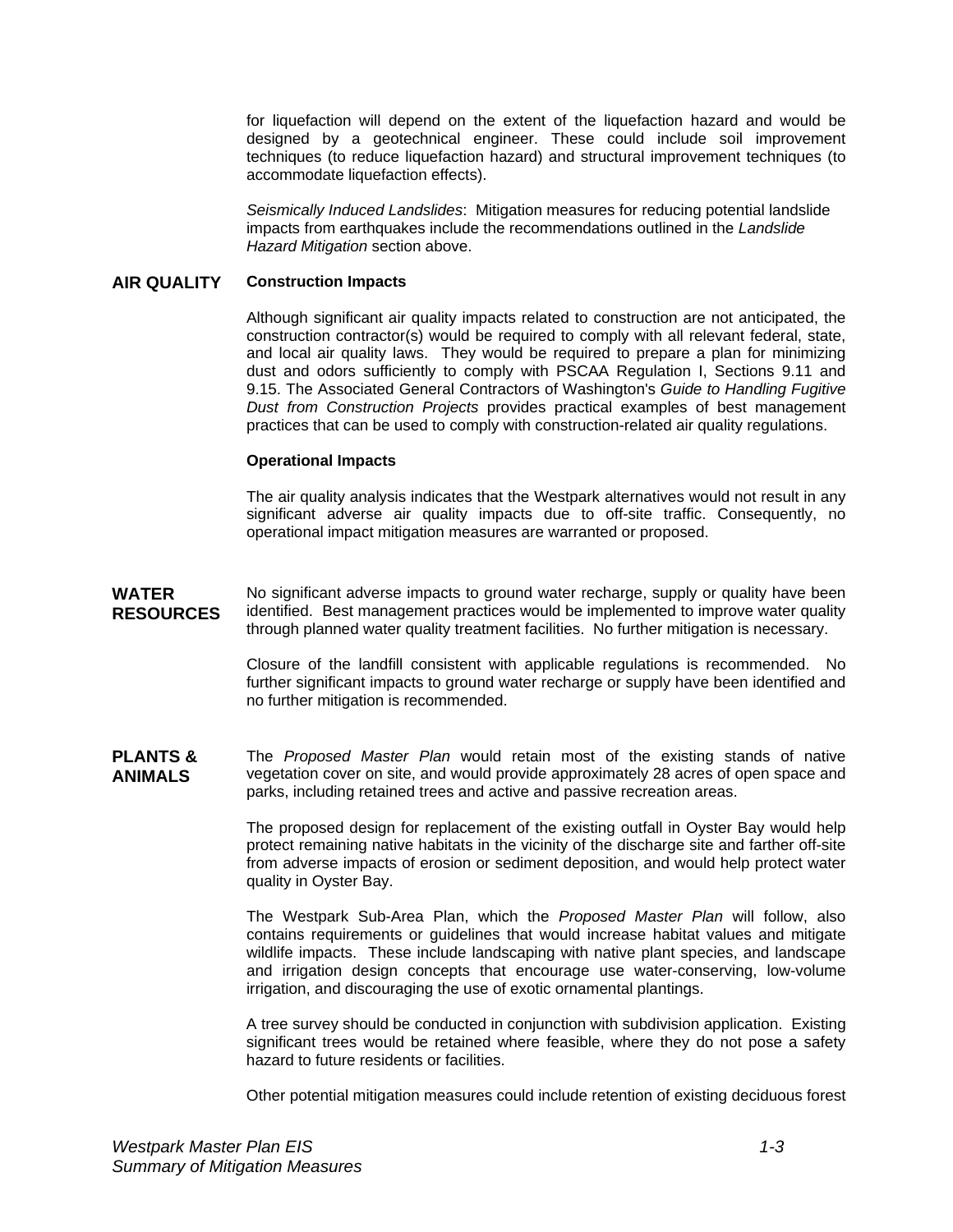vegetation in the eastern and western portions of the site. This might involve a conservation easement on the rear portions of the proposed lots in that area or designation of the forest itself as native open space.

Interpretive or educational materials could be made available to residents and visitors to foster an understanding and appreciation of the natural features of the property and surrounding area (e.g., the coniferous forest within the proposed Summit Park, stormwater management, and water quality treatment). Such an appreciation can help to limit unnecessary disturbance or destruction of remaining native vegetation or wildlife. Materials could include signs or materials available from public agencies or local conservation groups.

#### **FISH RESOURCES Proposed Mitigation**

Mitigation measures that have been incorporated into the *Proposed Master Plan* include BMPs to improve and protect long-term water quality throughout the project site and water quantity controls for the on-site portion of the Ostrich Bay Creek basin. BMPs to address temporary sedimentation and erosion during construction are also incorporated into the proposal. These will be refined during the preparation of project development plans and applications. These measures will result in material improvements to water quality control parameters, to the benefit of fish and their habitat, downstream of the site in Ostrich Bay Creek, Ostrich Bay, Oyster Bay, and Sinclair Inlet.

The intertidal zone in the vicinity of the proposed stormwater outfall replacement location on Oyster Bay has a fine-grained, erodible substrate. Design of the proposed Oyster Bay stormwater outfall includes an open, relatively narrow, armored channel across the intertidal zone which avoid the potential impacts associated with allowing discharged stormwater to scour a new channel across the intertidal zone.

#### **Potential Additional Mitigation**

- Infiltration technologies and methodologies could be incorporated in the *Proposed Master Plan*. However, on-site soils are not generally conducive to widespread infiltration, so this approach could be problematic and prohibitively expensive to apply on a widespread basis. Other low impact development techniques would be evaluated and incorporated where possible, consistent with requirements of the Westpark Sub-Area Plan.
- The Oyster Bay outfall will be a joint City/BHA project, and final design is subject to future decisions by the City. Approximately 200 linear feet of pipe and related structures associated with the outfall are proposed for removal. It is presumed that the various sections of the outfall could be cable yarded or otherwise hauled back up the beach during periods of low tide, with only shallow and low-pressure impacts to the subtidal substrate and the organisms it contains. There would be little erosion or sedimentation if outfall removal was done at low tide in this manner. As an alternative, steel plates or other methods to reduce heavy equipment impacts to beach soils and related habitat could be deployed if heavy equipment is necessary to remove the large in-line catch basin or other associated structures.
- Some shoreline buffer areas within the project area would likely be disturbed by construction of the replacement outfall at Oyster Bay; other buffer areas in the project vicinity have been previously degraded. An anticipated mitigation element of proposed outfall replacement/reconstruction would be to develop a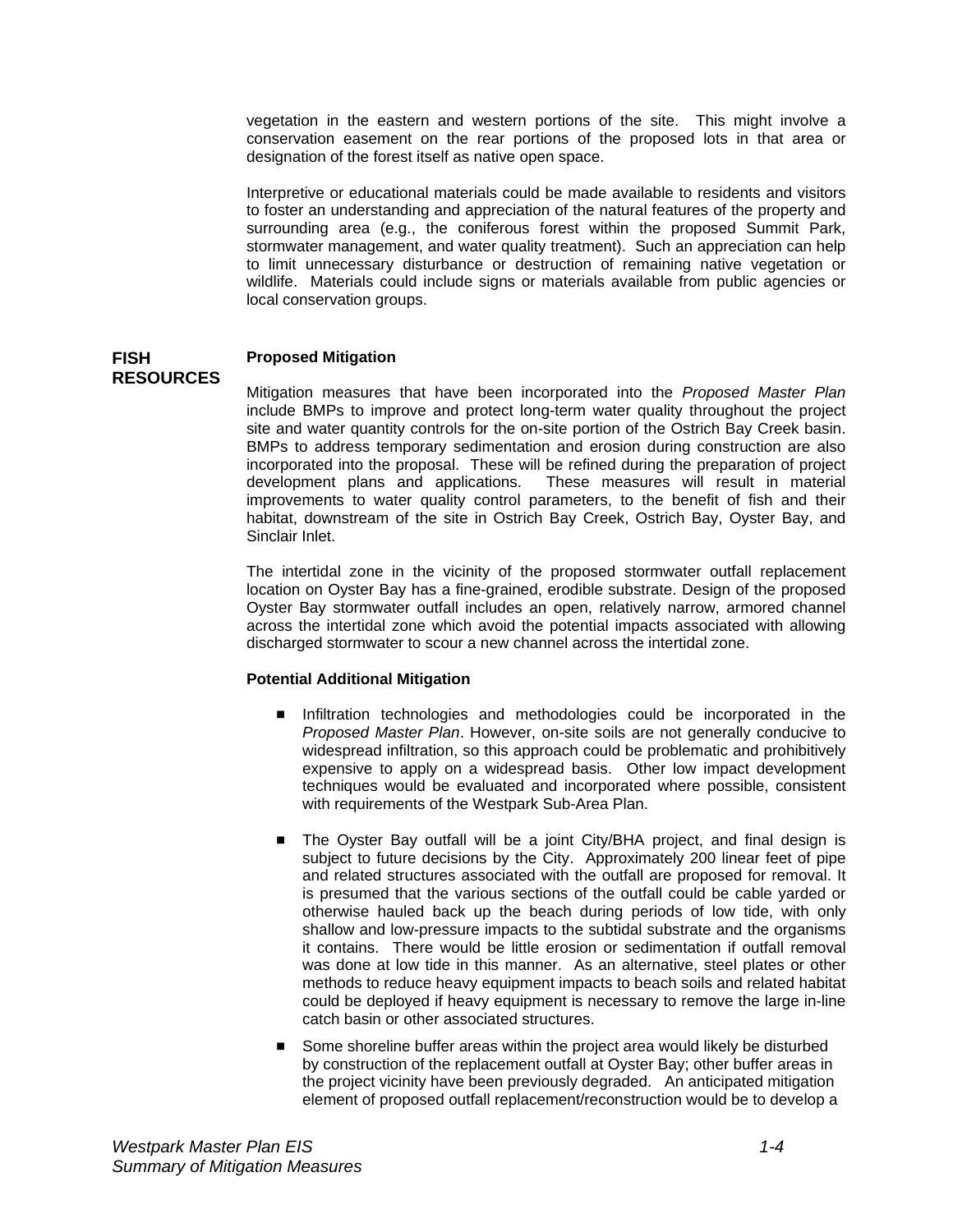native revegetation plan for these areas along with long term monitoring, maintenance, and implementation of contingencies and other remedial measures as needed to achieve established performance standards.

#### **NOISE Construction Noise**

Construction activities could result in noise that would often be audible and could occasionally be disruptive. Redevelopment would occur in phases and could result in the exposure of remaining residences to elevated construction noise levels. A number of construction noise abatement methods could be used to limit construction noise and potential disturbances.

Construction noise could be reduced with properly sized and maintained mufflers, engine intake silencers, engine enclosures, turning off idle equipment, and confining activities to daytime hours.

Construction staging areas and stationary equipment should be placed as far away from existing and new residences as possible. Where this is infeasible, portable noise barriers could be placed around the equipment with the opening directed away from the residential property.

Substituting hydraulic or electric models for impact tools such as jack hammers, rock drills and pavement breakers could also reduce construction and demolition noise. Although back-up alarms are exempt from the noise ordinances, noises from such devices are among the most annoying sounds from a construction site. Where feasible, equipment operators could drive forward rather than backward to minimize this noise. Noise from material handling could also be minimized by requiring operators to lift rather than drag materials wherever feasible.

#### **Operation**

#### **Retail Center**

The proposed project is not expected to result in any on-site operations that would cause substantial amounts of noise, as long as noise from potential retail sources is considered in the design of the retail center. Compliance with the Bremerton's noise limits and with Westpark Sub-Area Plan regulations would require noise sensitive design.

#### **Site Suitability**

Numerous residential locations would experience sound levels considered "normally unacceptable" or "unacceptable" according to HUD guidelines. The only source of noise causing these predicted sound levels is traffic along SR-3 and Kitsap Way. Therefore, some form(s) of noise mitigation will be required to reduce traffic noise received at onsite locations so that day-night sound levels at outdoor use locations and inside residences on the project site would be within the levels considered "acceptable" by HUD.

HUD guidance regarding the means to mitigate exterior sound levels suggests three approaches to reducing noise to acceptable levels: noise barriers, site design modifications, and/or acoustical construction. HUD suggests these methods be combined with acoustical construction whenever possible. Measures that reduce *both* exterior and interior levels are preferred. Acoustical construction (i.e., using special building materials and techniques to reduce interior sound level) by itself is the least preferred because this approach only affects interior levels. When feasible, every attempt should be made to reduce the exterior sound levels at least to levels considered "normally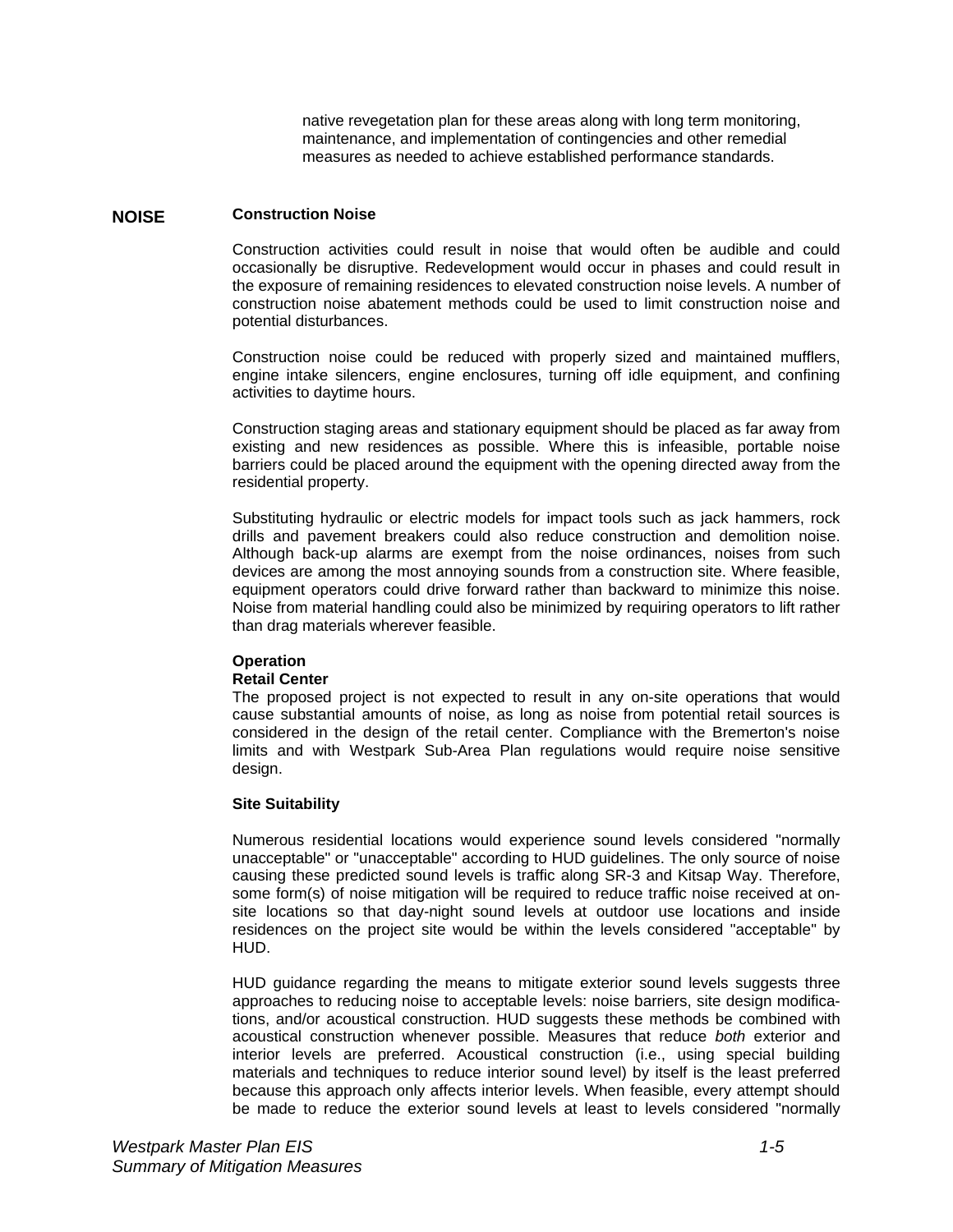unacceptable" prior to focusing on reducing interior sound levels.

#### **Noise Walls**

In most cases, the most effective form of mitigation for traffic noise is using noise barriers that are long enough and tall enough to block the line-of-sight from the receiver to the noise source. To be effective, barriers must be solid and continuous, without openings.

Noise barriers were considered and analyzed along SR 3 and Kitsap Way. In each case, the modeling examined barriers at constant heights ranging from 6 to 16 feet tall (in 2-foot increments).

SR-3/North: an 8-foot tall wall shielding residential locations in the northern portion of the site (receptors R1 through R9) would reduce traffic noise at all ground floor locations (except those represented by R1) to "acceptable" levels.

If there are no outdoor use areas near the northern half of Barrier 1, a noise barrier may not be warranted. Instead, a combination of acoustical construction and site design modifications, described further below, could be effective at ensuring interior noise levels are within HUD guidelines.

SR-3/South: At the southern residential locations near SR-3 (R10 through R17), a 12-foot tall wall would reduce traffic noise to "acceptable" levels at all ground-floor receivers and reduce noise at the upper floor locations to levels considered "normally unacceptable."

Kitsap Way: Modeling indicates a 6-foot tall barrier would reduce sound levels at all first-floor receiving locations to levels considered "acceptable" under HUD criteria. However, second and third floor locations would receive little benefit and would still be subject to "normally unacceptable" levels. With a 10-foot tall barrier, second-floor sound levels would be reduced to "acceptable" levels but all first-row third-floor locations would still be exposed to "normally unacceptable" levels.

#### **Site Design Modifications**

On-site outdoor residential use areas facing SR-3 or Kitsap Way would be subject to potential noise impacts. Locating outdoor use areas on the sides of buildings opposite major roads would reduce noise levels at such outdoor areas. Proposed buildings could effectively act as noise barriers between SR-3 and Kitsap Way and the outdoor use areas.

Many of the homes planned along SR-3 or Kitsap Way would be attached in rows (four units per building) or would be in apartment or condominium buildings. Taller buildings and/or buildings constructed closer together would more effectively reduce traffic noise from SR-3 or Kitsap Way. Buildings more than four units long would include fewer breaks in the resulting "barrier," and such buildings would provide better noise shielding for outdoor use areas "behind" these units in relation to the major road. Some residential units in the southwestern portion of the site facing SR-3 and in the northwestern portion facing Kitsap Way might be constructed as single-family, unattached residences, and this configuration would likely provide less noise reduction at outdoor use areas behind the residences (i.e., on the opposite side from SR-3 or Kitsap Way).

#### **Acoustical Construction**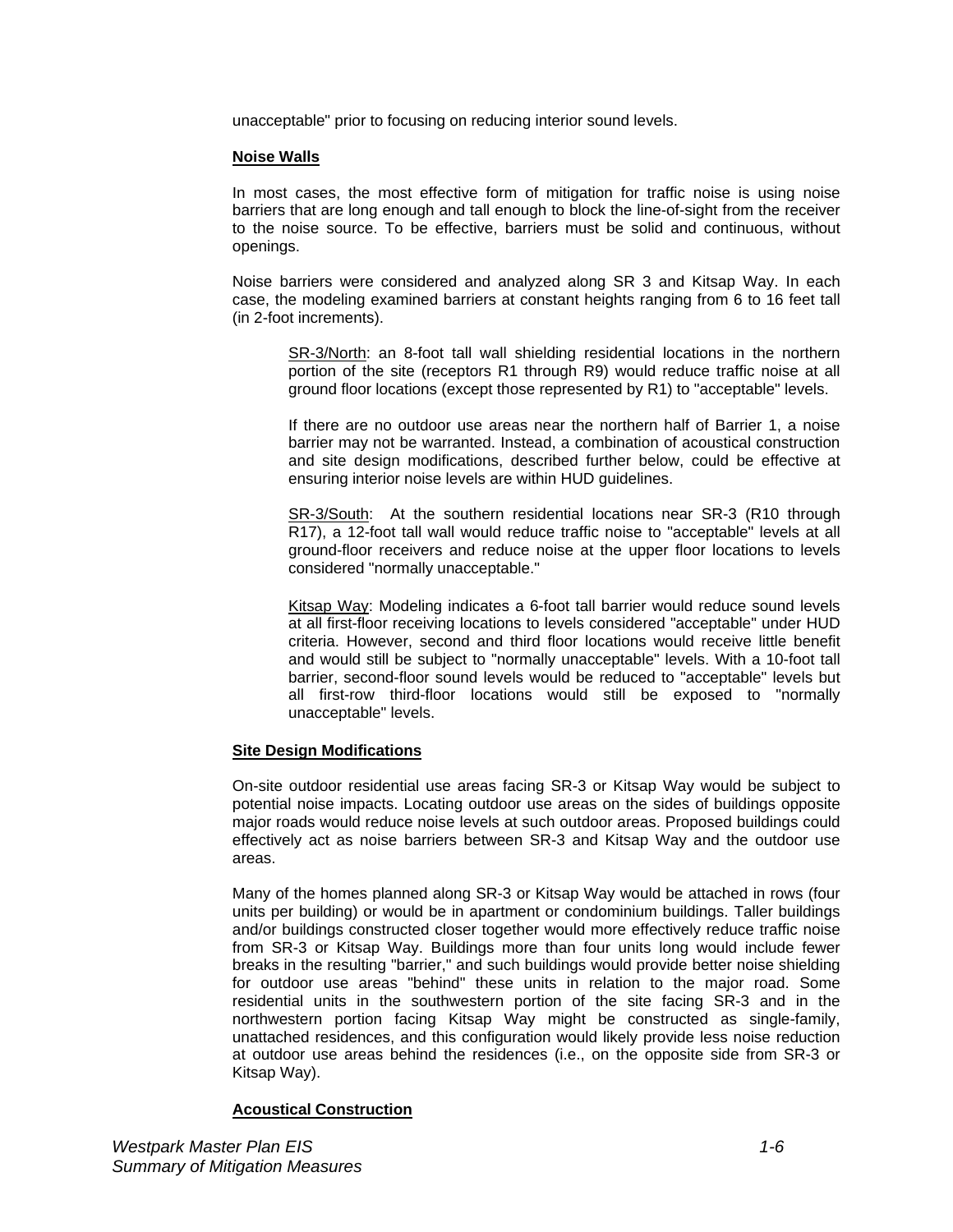In the event that it is not feasible to reduce exterior sound levels to 65 dBA Ldn or less, special consideration should be given to using materials and construction techniques that would reduce interior sound levels in residential spaces to 45 dBA Ldn or less.

With careful, high quality construction meeting current building code construction requirements *and* active ventilation systems, interior sound levels could likely be reduced sufficiently to comply with the HUD suitability criteria. Effective control of interior sound levels (received from outside sources) would require that windows can remain closed (i.e., using alternative dynamic ventilation systems), that double-paned windows be installed, and that doors and windows be kept tightly closed. Properly installed sound-absorbing material in the walls of residential spaces facing either SR-3 or Kitsap Way would further help to ensure noise levels inside these units remain within HUD criteria.

For units in areas with exterior Ldns greater than 70 dBA, and especially for those units in areas with levels considered "unacceptable" by HUD (i.e., Ldns greater than 75 dBA), reducing interior sound levels to 45 dBA Ldn would require special noise reduction construction techniques and materials. Using careful construction techniques designed to ensure good thermal insulation would be a first step. Other techniques would include: (1) minimizing openings to the outside; (2) ensuring that gaps around doors, vents, and windows are caulked and sealed; and (3) requiring dynamic ventilation systems so windows and doors can remain closed. In addition, special construction techniques for exterior walls facing SR-3 or Kitsap Way would likely be required. The specific type(s) of exterior wall construction required would be based on the overall exterior sound levels. In addition, selecting windows with higher sound reduction abilities (i.e., 30 dBA or greater, depending on the exterior levels) and using fewer and smaller window openings on the sides of the houses facing the freeway would help to provide the necessary interior noise reductions of 26 to 31 dBA.

**ENVIRON-MENTAL HEALTH**  The BHA will prepare a demolition plan that addresses the contaminants identified in the Phase I ESA and Asbestos and Lead-Based Paint Survey. Removal and disposal will follow the requirements of federal and state law.

> The BHA is continuing to conduct detailed studies of the playfield/abandoned landfill. It will remediate the landfill consistent with applicable state and Kitsap County Health Department regulations.

- **LAND USE**  No specific mitigation measures are required to address identified land use impacts. The *Proposed Master Plan* already includes a number of techniques that would avoid or mitigate potential impacts, including the following:
	- All components of a balanced, pedestrian-oriented community, including housing, commercial and community services, parks and open space.
	- **Location of the most intensive uses on the periphery of the site, adjacent to roads** with high traffic; and
	- **Transitions in density on site, using topography and landscaping to buffer lower** density uses.

Development would also incorporate the development and design standards of the *Westpark Sub-Area Plan*, which are also intended to achieve compatibility between land uses, consistency with the Bremerton Comprehensive Plan, and superior design.

#### **SOCIOECO-**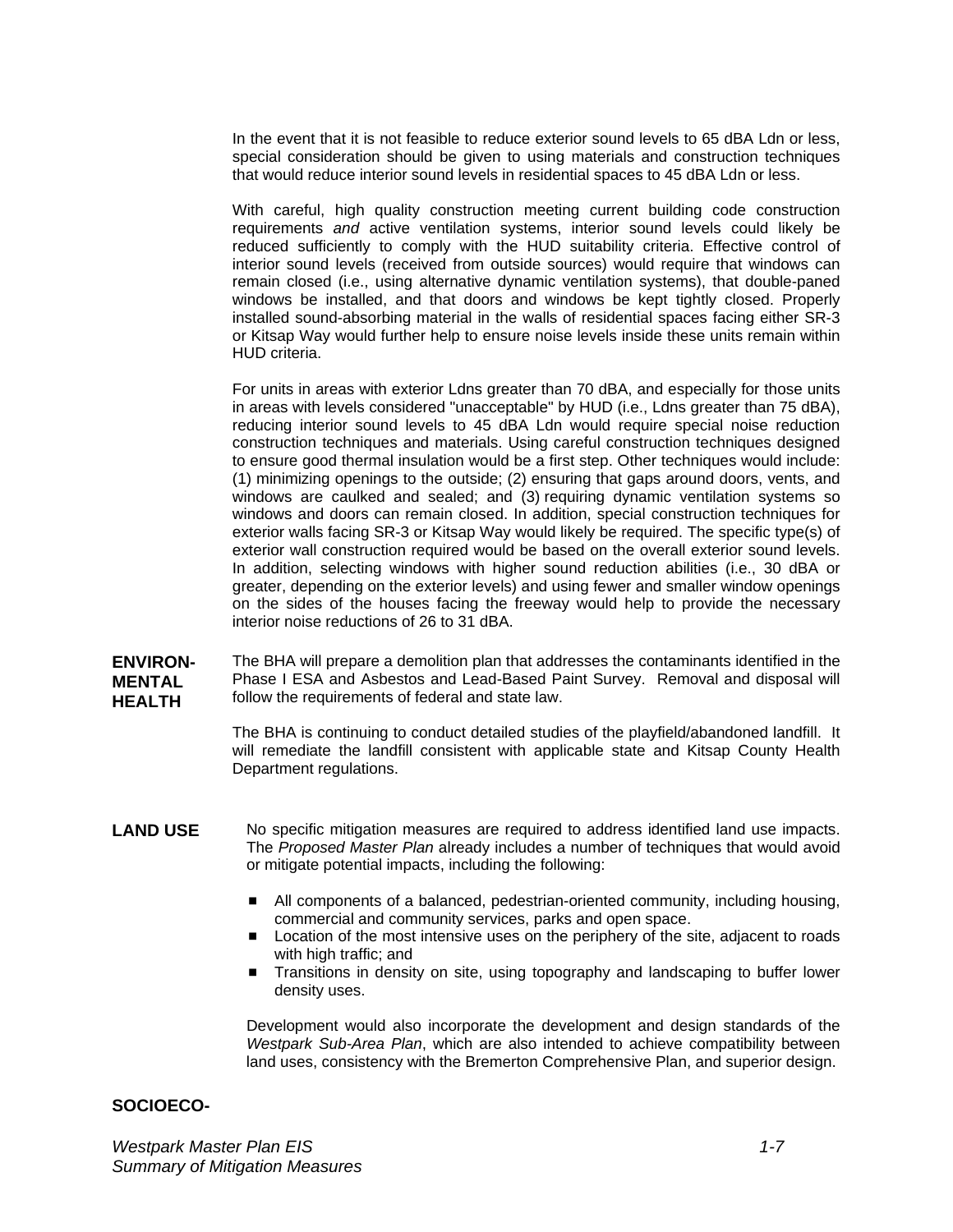### **NOMICS Population & Employment**

BHA would inform local businesses and merchants about opportunities to conduct business with the site development contractors (i.e., subcontracting, materials purchasing).

As part of BHA's relocation planning efforts, it would continue to work with residents to improve earning potential, income levels, family stability, and self-sufficiency through all available programs and support services (i.e., Key to a Better Life, Kitsap Community Resources Community Jobs Program, Kitsap Credit Union and BHA IDA program, WSU Cooperative Extension Service).

BHA would encourage construction contractors to hire residents and would coordinate with contractors to ensure the necessary training.

In order to create employment opportunities for new and returning residents, BHA would encourage new start-up and existing businesses in the surrounding area to hire Westpark residents.

#### **Housing**

Redevelopment would include mitigation for the impacts of housing demolition and construction activity on existing residents, and off-site replacement housing for the onsite reduction of 441 housing units with rents comparable to those of the current public housing units. BHA proposes to mitigate for these impacts by providing relocation assistance to residents, and through the one-for-one replacement of housing units affordable to public housing applicants. Mitigation measures included in the *Proposed Master Plan* are identified below.

#### *Tenant Relocation Assistance*

The Westpark redevelopment program requires that all residents receive relocation benefits as prescribed by the URA. BHA, with the extensive involvement of residents, has developed "*A Place to Call Home," the Bremerton Housing Authority Relocation Plan for the Redevelopment of Westpark* describing relocation benefits and choices. All residents would be relocated in phases off-site during construction the redevelopment. Any resident wanting to return to Westpark who remains in good standing with BHA would be offered the opportunity to return to a new unit in the redeveloped community. A lottery would be held if the number of resisdents wishing to return exceeds the total number of public housing units.

Overall, the proposed program would mitigate the financial and physical impacts of relocation on existing tenants.

#### *Replacement Housing*

The BHA is committed to the concept of one-for-one replacement of demolished public housing units. BHA will use a combination of relocation vouchers and Section 8 vouchers for permanent and temporary relocation of the families at Westpark. BHA would replace 190 units on-site and the remaining 441 would be replaced off-site.

**ENVIRON-MENTAL JUSTICE**  The long-term impacts of redevelopment on the resident low-income and minority populations at Westpark would be positive and would address the physical conditions and social issues that currently exist relative to Westpark. Mitigation measures identified for *Housing* above 9 would address the short-term impacts resulting from redevelopment.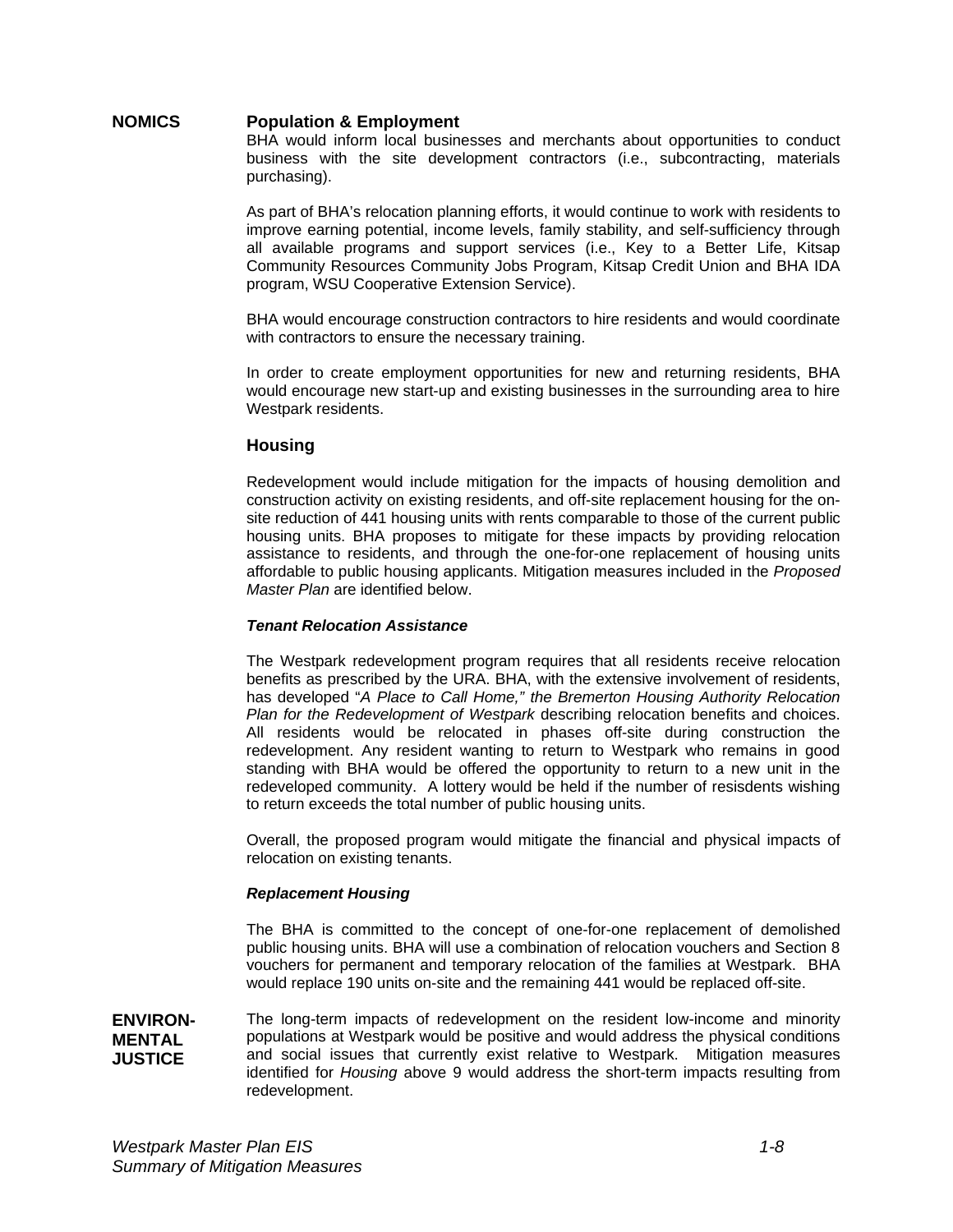**HISTORIC & CULTURAL RESOURCES**  Any subsurface excavation, including geotechnical borings, at the landfill and at the outfall along Oyster Bay should be monitored by a professional archaeologist. Monitoring should occur at the outfall if excavation extends beyond fill into native sediments. It is recommended that a monitoring and inadvertent discovery plan be developed in conjunction with development approval and made available onsite to construction and supervisory personnel. Such a document should provide the procedures to be followed in case archaeological materials or human remains are discovered during construction, a list of persons and agencies to be contacted, and instructions for contacting the responsible parties.

> The BHA possesses a significant number of original blueprints and other documents associated with the construction, operation, and maintenance of Westpark and other defense housing complexes they manage. It is recommended that historical material, such as the blueprints, photographs, drawings, paintings, and models of Westpark, be donated or placed on long-term loan to a curation facility equipped to preserve these important documents. The Kitsap County Historical Society Museum, Washington State Archives, National Archives and Records Administration, and the University of Washington Special Collections are recommended facilities.

**AESTHETICS, LIGHT & GLARE**  Expected changes in visual quality are generally considered to be positive in nature and do not require mitigation. The development regulations, design standards and design guidelines contained in the Westpark Sub-Area Plan will apply to redevelopment of the site and would help to achieve positive visual and aesthetic change, and would reduce the potential for glare..

#### **TRANSPORT-Level of Service Conditions**

**ATION** 

A proportional share approach is commonly used to identify project-specific mitigation responsibilities. Using this technique, Westpark's responsibility to contribute to an intersection's improvement would be based on the project's proportionate share, which is calculated by the project-generated volumes divided by the future total entering volumes.

The Kitsap Way at Marine Drive/Adele Avenue intersection is estimated to operate at LOS E in year 2010 without the project (No Action), and is expected to degrade to LOS F in the year 2010 under both alternatives without mitigation. Using a proportional share approach, this would equate to 3.2 percent for the *Proposed Master Plan* or 4.5 percent for the *Design Alternative*.

The Kitsap Way at Shorewood Drive/Arsenal Way intersection is expected to operate at LOS C in 2010 without the project (No Action), and LOS F under the *Design Alternative* without mitigation. For the *Proposed Master Plan*, this intersection is expected to operate at an acceptable LOS E and would not require mitigation. Using the proportionate share methodology, Westpark's mitigation responsibility would equate to 11.8 percent for this intersection.

Optimization of network signal cycle lengths and phase splits was also considered as mitigation and would result in acceptable LOS conditions for both alternatives in 2010. Network optimization would also improve travel times along Kitsap Way. For both optimized alternatives, one segment of Kitsap Way (eastbound between the SR 3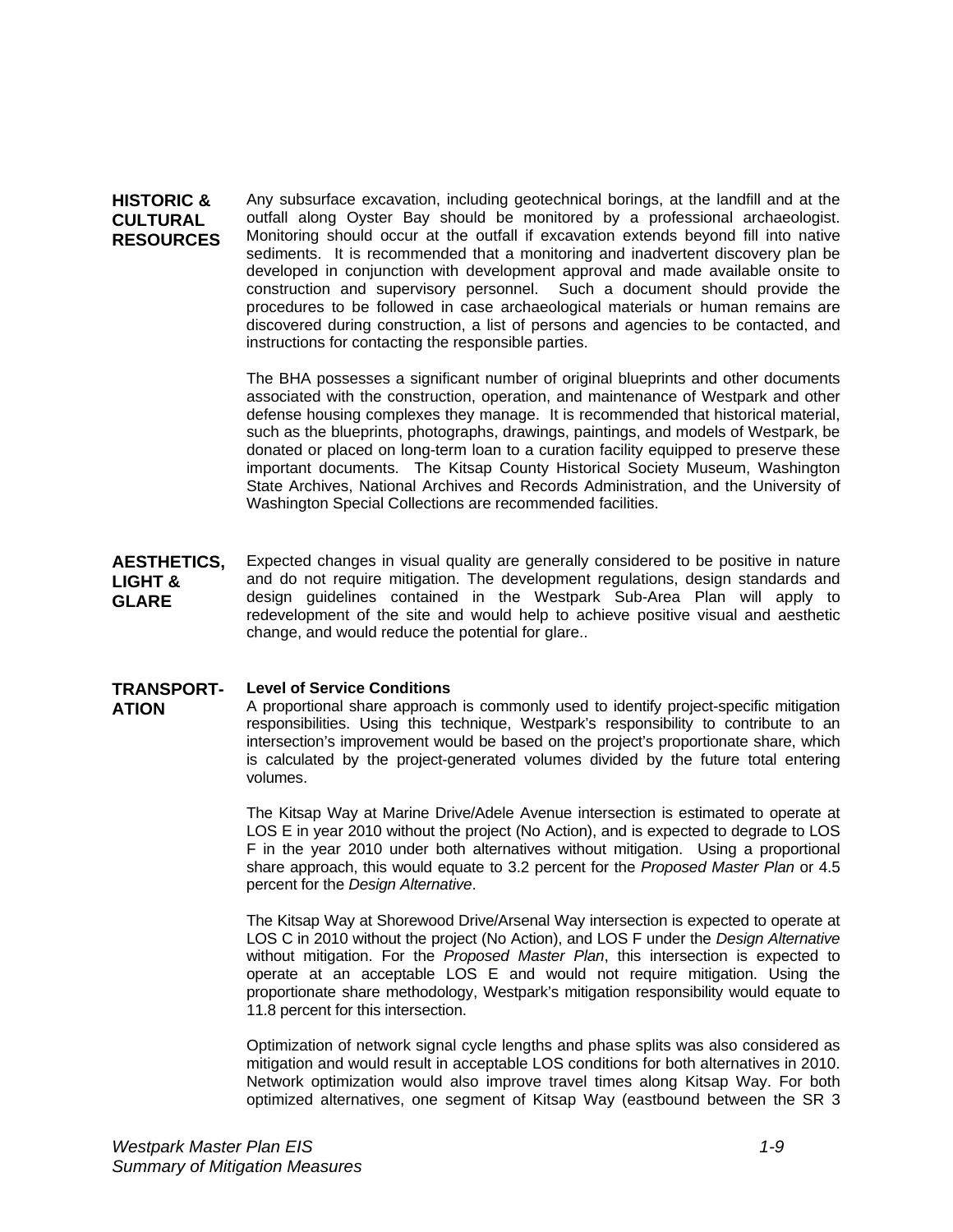ramps) within the study area would operate at arterial LOS F, as would year 2010 with No Action; however the Kitsap Way corridor as a whole would operate at or above LOS D. As mentioned previously, the poor arterial performance of this segment is likely attributed to short intersection spacing. With optimized signal timing, the southbound ramps of SR 3 at Kitsap Way would operate at the adopted level of service.

Other possible mitigation measures that could further improve operation include:

- Increased storage (lengthen turn pockets),
- Restrict nearby driveway access movements (e.g. right-in, right-out), and
- Limit number of driveways near intersection approaches.

#### *Local Traffic Safety*

Relatively high accident rates are a pre-existing condition, without the *Proposed Master Plan*. The high proportion of rear end collisions at the Kitsap Way at Oyster Bay Avenue and Kitsap Way at Pershing Avenue may be attributed to a number of existing factors unrelated to Westpark and mitigated by the following measures:

- Hidden Intersections/Driveways
	- o Install advanced warning signs
	- o Remove potential sight obstructions
	- o Restrict nearby driveway access movements (e.g. right-in, right-out)
	- o Limit number of driveways near intersection approaches
- Poor visibility of traffic signals
	- o Relocate signal heads
	- o Install large (12-inch) signal heads
	- o Use additional signal heads
	- o Install backplates, visors etc. on signals to improve contrast and visibility
	- o Install louvers to avoid confusion on intersection approaches
- High dilemma zone frequency
	- o Place vehicle detector in dilemma zone that extends green time if vehicle presence is detected
- Excessive Speeds
	- $\circ$  Reduce speed limit on approaches if justified by spot speed study  $\circ$  Provide police enforcement of the speed limit
	- Provide police enforcement of the speed limit
- High Traffic Volumes
	- o Add traffic signals if warranted (per MUTCD)
	- o Widen roadway approach and/or provide additional lanes
	- o Restrict nearby driveway access movements (e.g. right-in, right-out)
	- o Limit number of driveways near intersection approaches

#### **PUBLIC SERVICES & UTILITIES Public Services**  *Police, Fire & EMS*

All new buildings would be constructed according to City building codes which address life and safety concerns. Sprinklers would be provided in larger buildings.

Security measures would be implemented during construction to reduce potential criminal activity. Measures would include on-site security, lighting and fencing to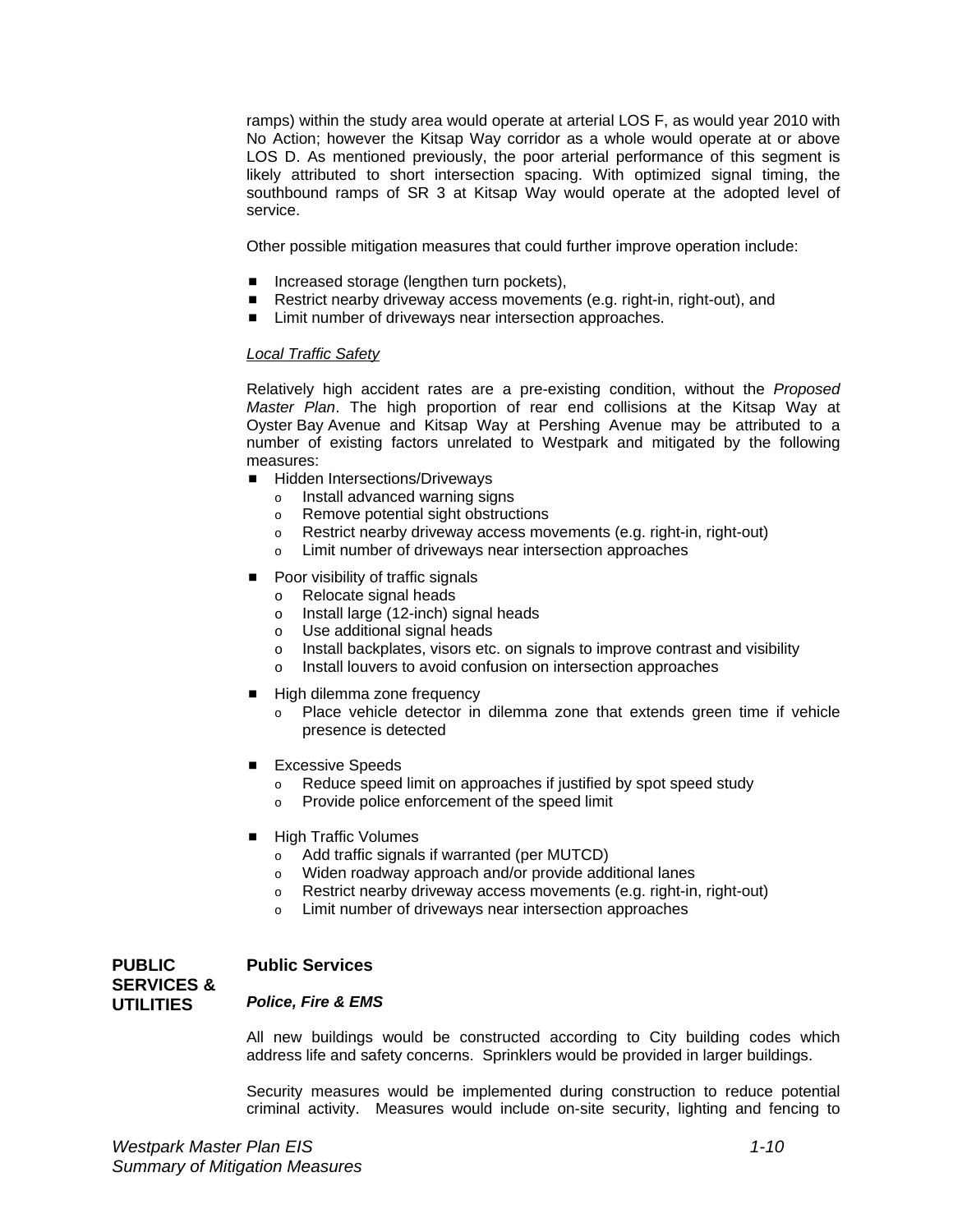prevent public access.

Site planning, street layout and lighting are intended to promote visibility for residents and police.

#### *Schools*

No mitigation measures are required.

#### *Parks & Recreation*

Existing park and recreational facilities currently in Westpark are minimal compared to the amount and type of facilities included in the *Proposed Master Plan* and the *Design Alternative.* Measures that will mitigate potential impacts include provision of park and recreation facilities, trails and open space across the entire Westpark site, including the Summit Park and two neighborhood parks. These would provide opportunities for active recreation, passive enjoyment of open space, and facilities designed to accommodate a spectrum of age groups. Private open space would also be provided in individual yards, common areas, balconies. The existing playfield adjacent to the community center would be retained

#### *Community Facilities*

As part of its program planning, the BHA is evaluating potential changes to the range of programs provided at the Community Center. Program demand is likely to decrease as a result of economic diversification of Westpark residents and greater dispersal of low income housing.

#### **Utilities**

#### *Sewer and Water*

Sewer and water distribution systems would be designed consistent with applicable City and state engineering and construction requirements.

Hydraulic modeling of the water distribution system would be conducted prior to building permit issuance to verify that fire flows are adequate

#### *Stormwater*

To mitigate for potential stormwater impacts, the proposed system incorporates detention and water quality treatment including use of bio-filtration swales. The *Design Alternative* would also incorporate infiltration for a portion of the expanded retail/commercial site.

Additional low impact design concepts should be evaluated, including routing runoff in roof drain downspout systems.

The design concept for upgrading the outfall in Oyster Bay, which is proposed as a joint City/BHA project, would address the additional stormwater generated by Westpark, and the existing capacity and maintenance problems in this regional system.

#### *Energy*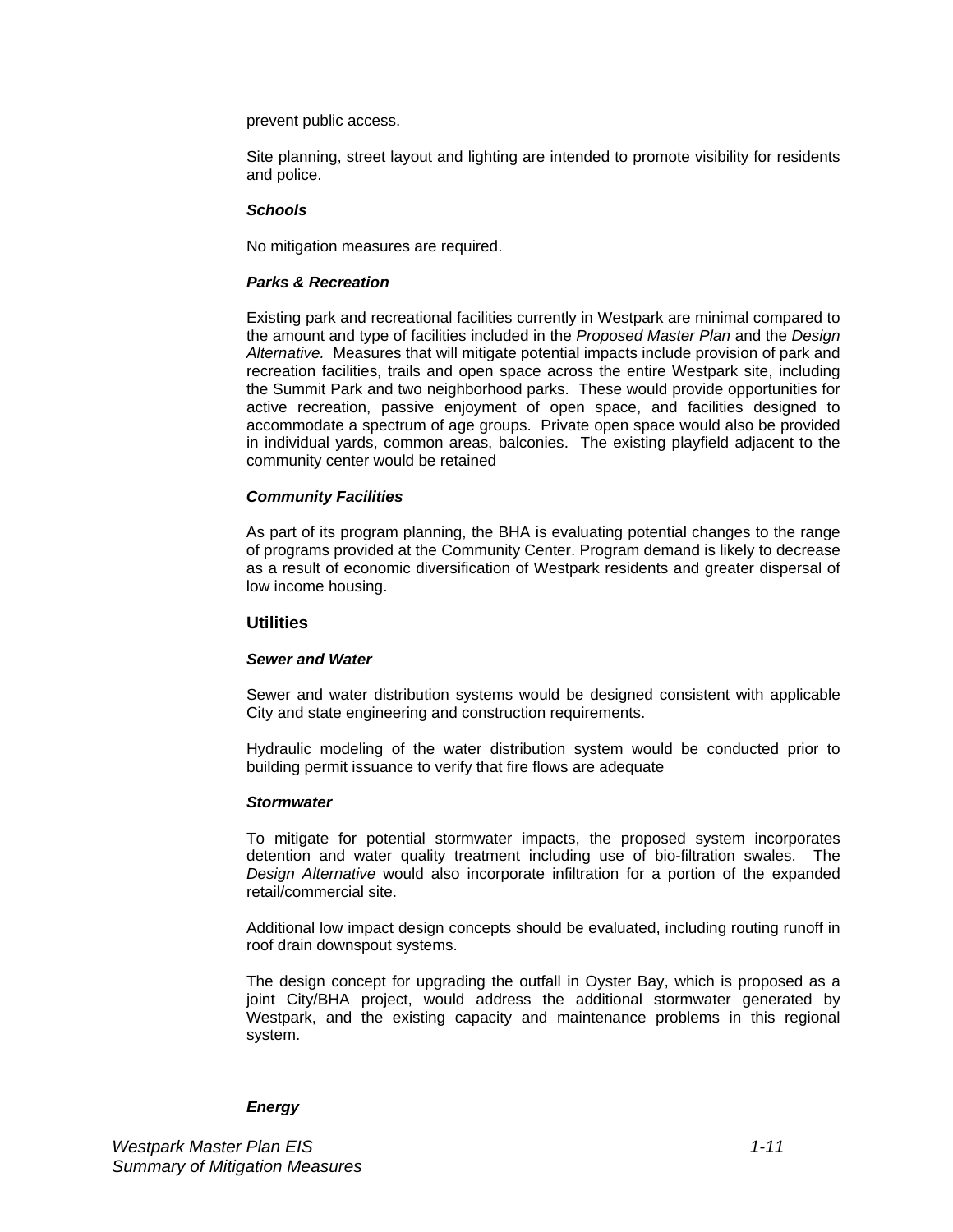Electric cables would be placed underground wherever possible. All connections to existing utilities along perimeter roadways would be coordinated with utility providers.

Newly constructed buildings would implement energy conservation measures included in applicable energy codes.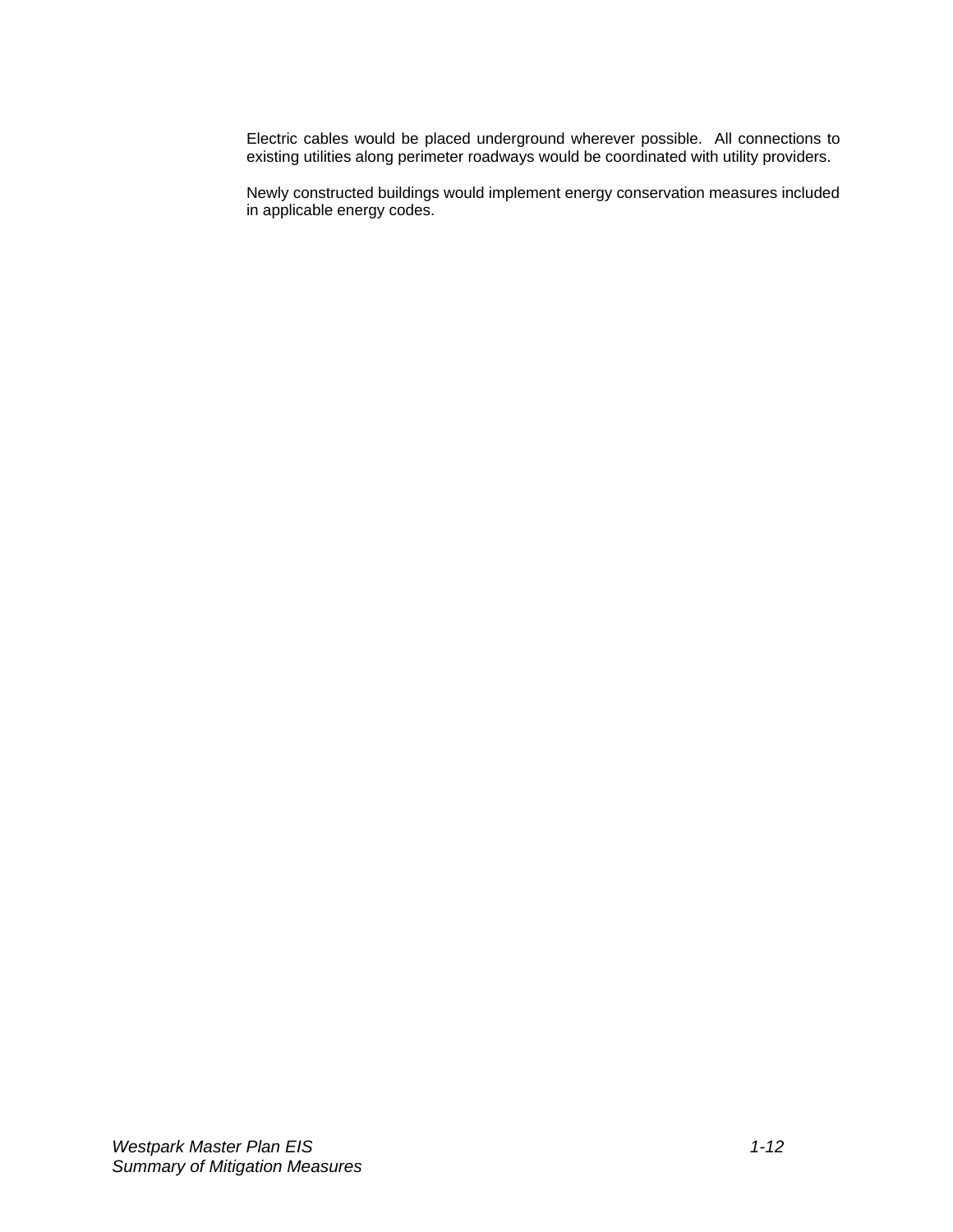# **Attachment C Memorandum of Agreement for Historic Resources**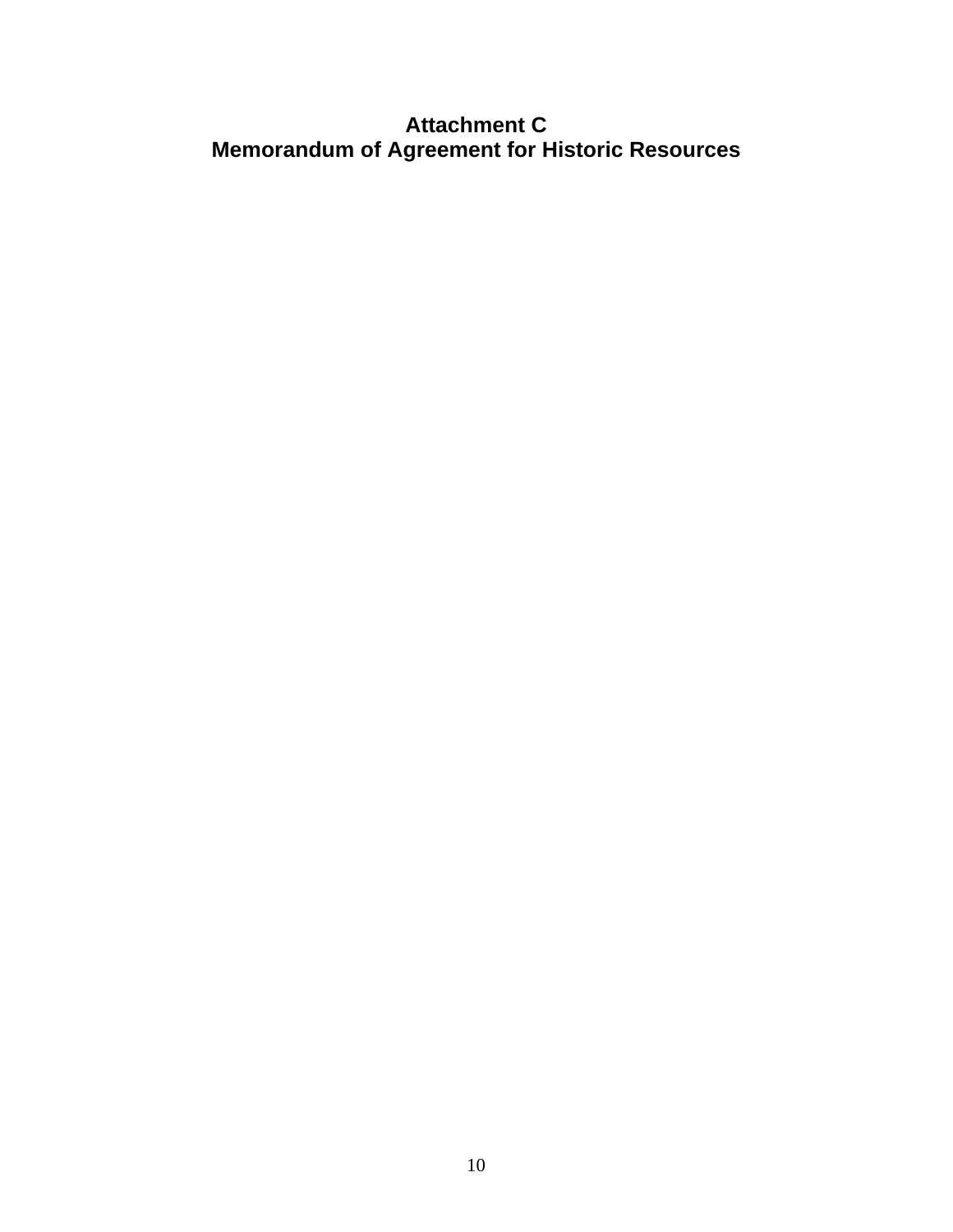

#### **STATE OF WASHINGTON**

# Department of Archaeology and Historic Preservation

1063 S. Capitol Way, Suite 106 · PO Box 48343 · Olympia, Washington 98504-8343 360) 586-3065 • Fax Number (360) 586-3067

July 3, 2007

Ms Andrea Spencer Department of Community Development City of Bremerton 345 6<sup>th</sup> Street, Suite 600 Bremerton, Washington 98337-1873

#### **BREMERTON-DEPT. OF COMMUNITY DEVELOPMENT**

In future correspondence please refer to:

Log: 031406-04-HUD

Re: Final Memorandum of Agreement, Westpark Redevelopment, Bremerton

Dear Ms Spencer:

Enclosed please find the original copy of the Memorandum of Agreement (MOA) pertaining to the above referenced proposal in Bremerton. The MOA has been signed by State Historic Preservation Officer (SHPO) Allyson Brooks.

On behalf of the SHPO and Department of Archaeology & Historic Preservation (DAHP), we look forward to working with you toward successful implementation of the MOA. Therefore, please be sure to contact our office should any questions arise about the various tasks involved. I may be reached at 360-586-3073 or greg.griffith@dahp.wa.gov.

Sincerel

Gregory Guillith Deputy State Historic Preservation Officer

Enclosure

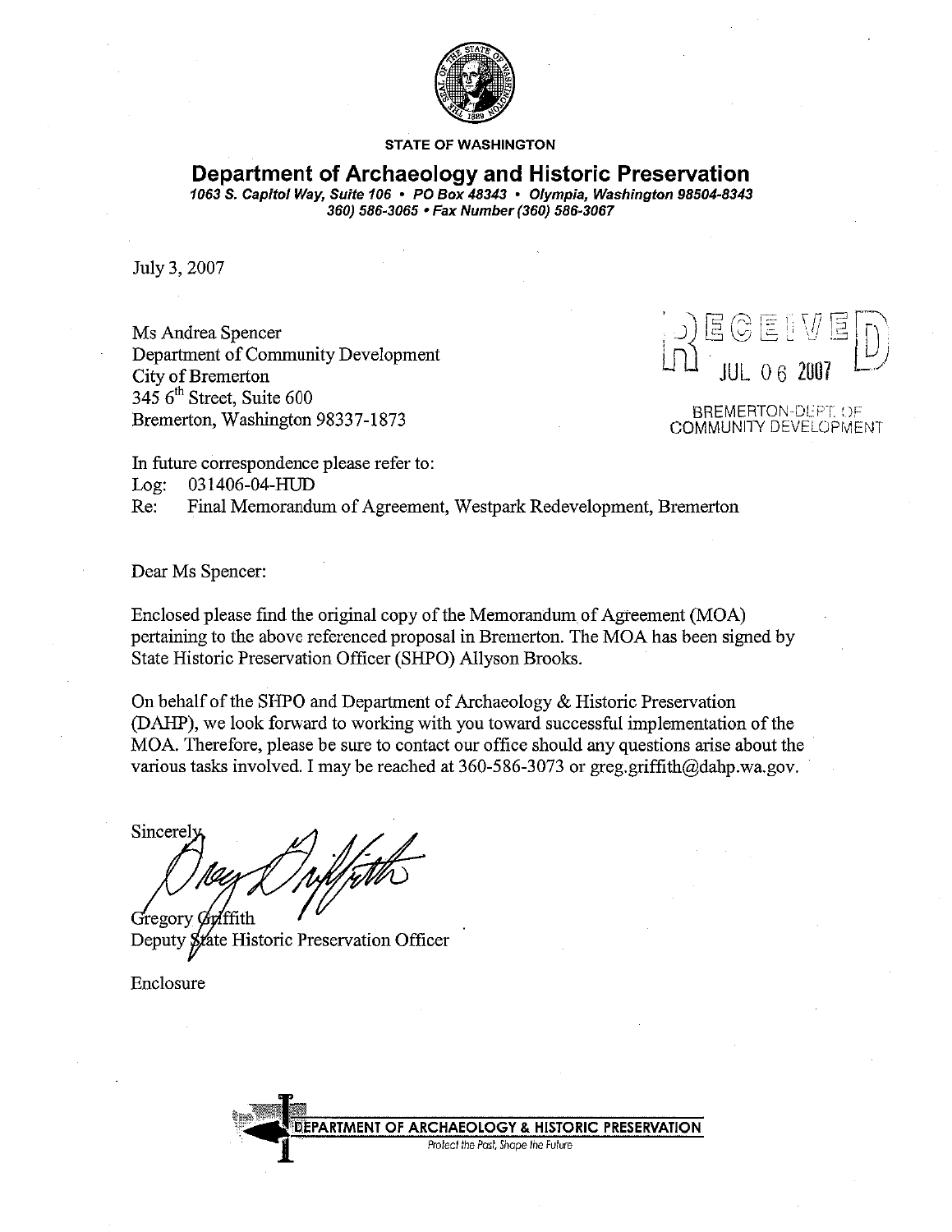# **MEMORANDUM OF AGREEMENT**

# BETWEEN U.S. DEPARTMENT OF HOUSING AND URBAN DEVELOPMENT, THROUGH ITS RESPONSIBLE ENTITIY, THE CITY OF BREMERTON. THE HOUSING AUTHORITY OF THE CITY OF BREMERTON. AND THE WASHINGTON STATE HISTORIC PRESERVATION OFFICER REGARDING THE WESTPARK REDEVELOPMENT MASTER PLAN. **BREMERTON, WASHINGTON**

**WHEREAS**, the U.S. Department of Housing and Urban Development (HUD), through its Responsible Entity, the City of Bremerton (City), and the Housing Authority of the City of Bremerton (BHA) determined that the Westpark Master Plan (the undertaking) may have an adverse effect on the Westpark site, which is eligible for the National Register of Historic Places, and has consulted with the Washington State Historic Preservation Officer (SHPO) pursuant to 36 CFR Part 800, regulations implementing Section 106 of the National Historic Preservation Act (16 U.S.C. Section 470f); and

**WHEREAS**, the City, as the Responsible Entity, has been designated to act on behalf of HUD for the purposes of compliance with Section 106, and thus all references herein to HUD shall be construed to mean the City and the City shall act as signatory for HUD; and

**WHEREAS**, HUD has consulted with the BHA regarding the effects of the undertaking on the Westpark site and has invited the organization to sign this MOA as an invited signatory, and the BHA will have financial responsibility for implementing the stipulations set forth in this agreement; and

**WHEREAS**, in accordance with 36 CFR Section  $800.6(a)(1)$ , HUD has notified the Advisory Council on Historic Preservation (Council) of its adverse effect determination with specified documentation and the Council has chosen not to participate in the consultation pursuant to 36 CFR Section  $800.6(a)(1)(iii)$ ;

**WHEREAS**, the purpose of this agreement is to identify the responsibilities of the parties with regard to cultural resources, and to specify measures that will adequately address adverse effects:

NOW, THEREFORE, HUD, BHA, and the Washington SHPO (the "parties") agree that the undertaking shall be implemented in accordance with the following stipulations in order to take into account its effect on historic properties.

HUD shall ensure that the following measures are carried out:

#### I. STIPULATIONS

# A RECORDS PRESERVATION

The BHA possesses a significant number of original blueprints, photographs, drawings, paintings and other documents associated with the planning, design, construction, operation, and maintenance of Westpark. BHA, in consultation with the SHPO and other interested parties, shall conserve and archive such historical material related to Westpark. Acceptable facilities for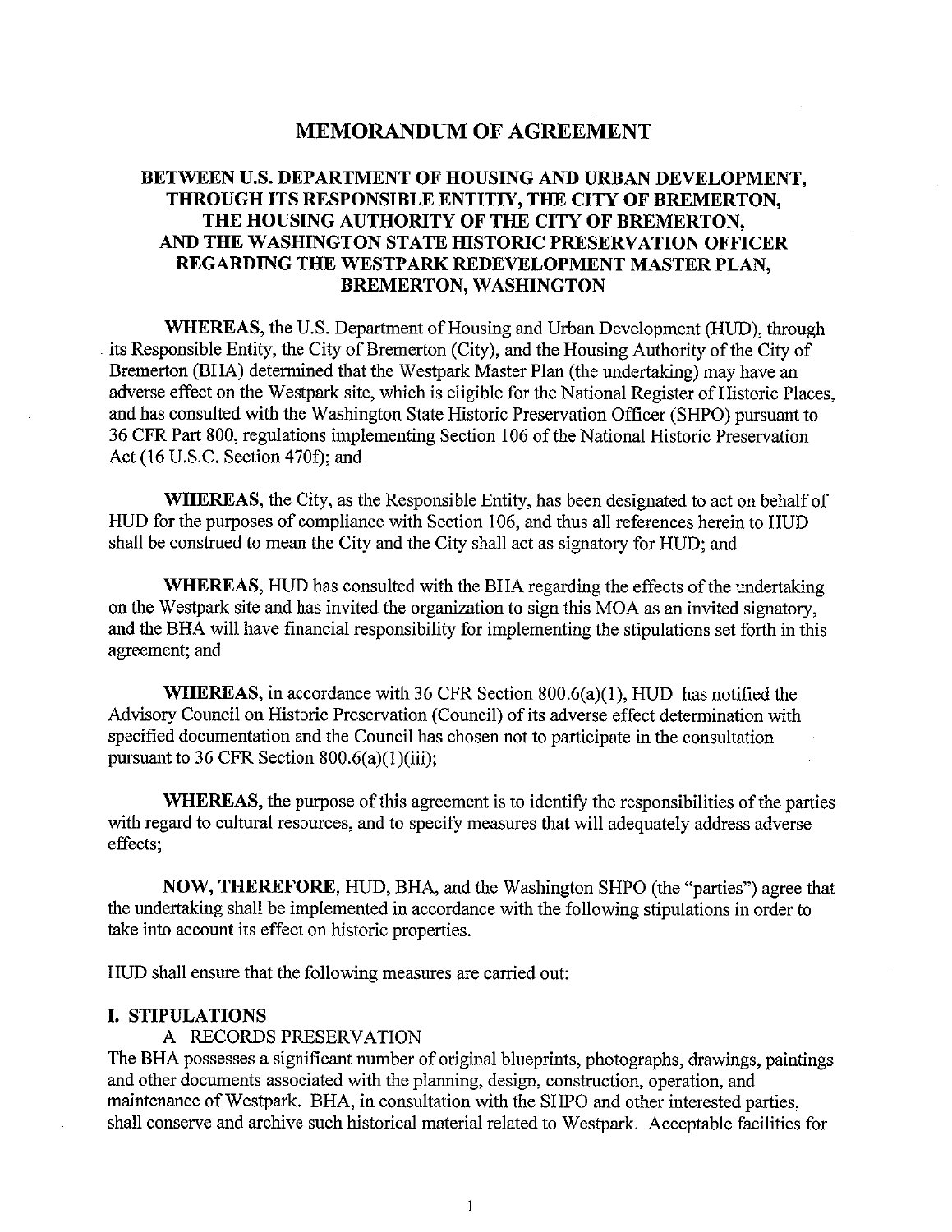shall conserve and archive such historical material related to Westpark. Acceptable facilities for donation, loan and/or curation will be selected in consultation with the SHPO. The BHA will be responsible for the costs associated with cataloguing, archiving and storage of historical materials.

#### **B. HISTORIC DISPLAY OR EXHIBIT**

1. The BHA shall identify a suitable location accessible to the public for the display of historic photos, paintings, drawing and/or models related to Westpark. An on-site location, such as the existing community center or BHA administrative offices, is preferred, but an off-site location is acceptable if a suitable public facility on site is not included in the final master plan.

2. The site, contents, and design of the display shall be developed in consultation with the SHPO and other interested/appropriate parties.

#### C. STREET NAMES

The BHA shall name one or more streets within the Westpark redevelopment as a reminder of persons associated with the site's history.

#### D. WEBSITE/ELECTRONIC MEDIA

The BHA shall, in consultation with SHPO, develop a website or other electronic media about the history of Westpark. The objective is to provide a long-term, easily accessible reminder of Westpark's history, and a variety of media may accomplish the objective. This information may contain or be excerpted from the 2007 Historic and Cultural Resources Report (NWAA) and include photographs, maps and other illustrative material.

E. ARCHAEOLOGICAL MONITORING AND INADVERTENT DISCOVERY PLAN An archaeological monitoring and inadvertent discovery plan shall be implemented in conjunction with development approval and made available onsite to construction and supervisory personnel. The plan, contained as Attachment A of this agreement, provides the procedures to be followed during planned monitoring, see F below, or in case archaeological materials or human remains are inadvertently discovered during construction, a list of persons and agencies to be contacted, and instructions for contacting the responsible parties.

#### F. ARCHAEOLOGICAL MONITORING

1. Any subsurface excavation, including geotechnical borings, at the outfall along Oyster Bay shall be monitored by a professional archaeologist.

2. Pre-construction environmental testing and remediation studies are anticipated in the area of the Section 16 Refuse Disposal site, field number WPR 06-02. Any such testing involving minor disturbance of soils within or adjacent to the Refuse Disposal site shall be monitored by a professional archaeologist.

3. Concurrent with preparation of a Phase II Environmental Site Assessment, or any activity involving significant excavation (defined as removal of more than 100 cubic yards of soil, BHA shall submit to HUD a detailed plan of investigation to determine the presence and/or significance of any historic resources identified in the course of excavation.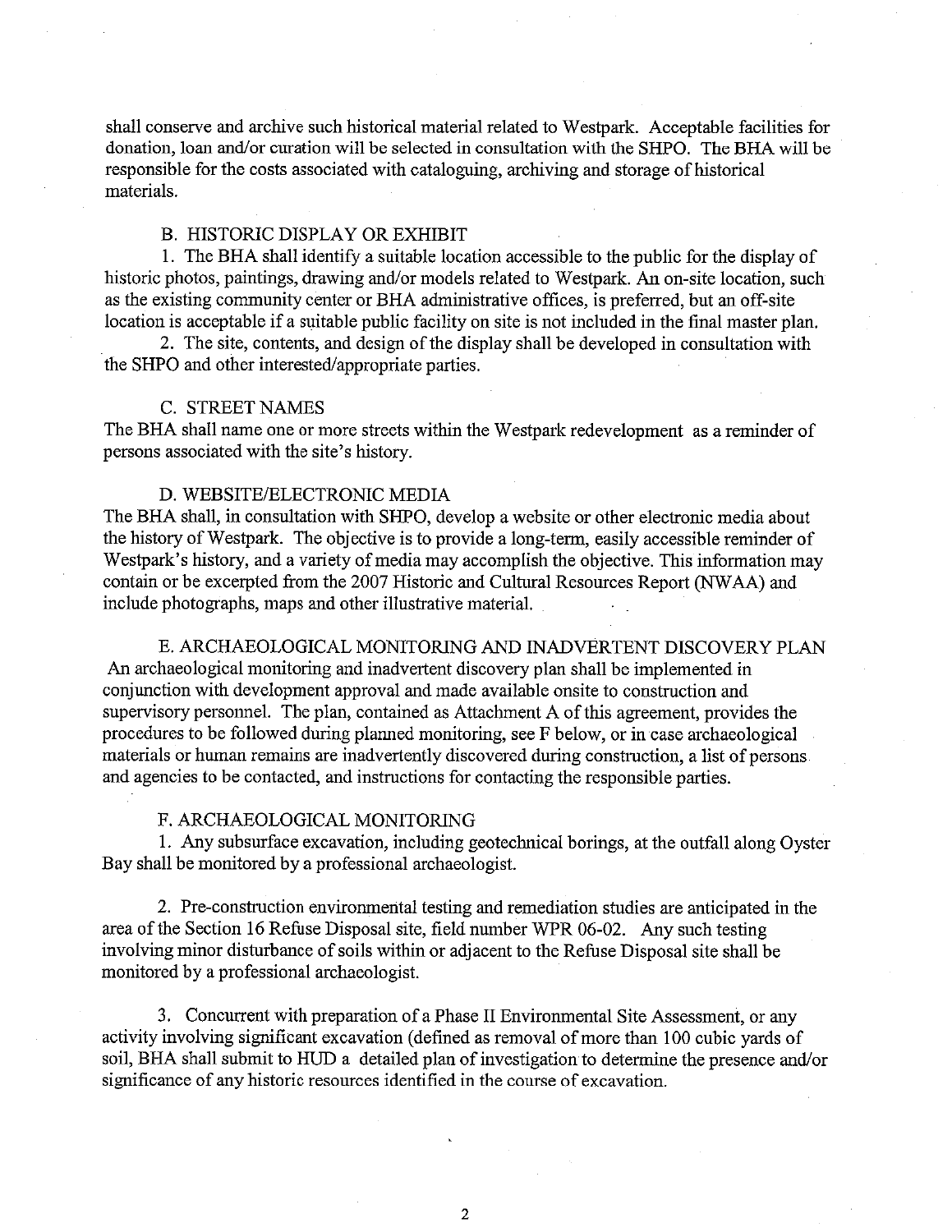donation, loan and/or curation will be selected in consultation with the SHPO. The BHA will be responsible for the costs associated with cataloguing, archiving and storage of historical materials.

## **B. HISTORIC DISPLAY OR EXHIBIT**

1. The BHA shall identify a suitable location accessible to the public for the display of historic photos, paintings, drawing and/or models related to Westpark. An on-site location, such as the existing community center or BHA administrative offices, is preferred, but an off-site location is acceptable if a suitable public facility on site is not included in the final master plan.

2. The site, contents, and design of the display shall be developed in consultation with the SHPO and other interested/appropriate parties.

### C. STREET NAMES

The BHA shall name one or more streets within the Westpark redevelopment as a reminder of persons associated with the site's history.

### D. WEBSITE/ELECTRONIC MEDIA

The BHA shall, in consultation with SHPO, develop a website or other electronic media about the history of Westpark. The objective is to provide a long-term, easily accessible reminder of Westpark's history, and a variety of media may accomplish the objective. This information may contain or be excerpted from the 2007 Historic and Cultural Resources Report (NWAA) and include photographs, maps and other illustrative material.

E. ARCHAEOLOGICAL MONITORING AND INADVERTENT DISCOVERY PLAN An archaeological monitoring and inadvertent discovery plan shall be implemented in conjunction with development approval and made available onsite to construction and supervisory personnel. The plan, contained as Attachment A of this agreement, provides the procedures to be followed during planned monitoring, see D below, or in case archaeological materials or human remains are inadvertently discovered during construction, a list of persons and agencies to be contacted, and instructions for contacting the responsible parties.

### F. ARCHAEOLOGICAL MONITORING

1. Any subsurface excavation, including geotechnical borings, at the outfall along Oyster Bay shall be monitored by a professional archaeologist.

2. Pre-construction environmental testing and remediation studies are anticipated in the area of the Section 16 Refuse Disposal site, field number WPR 06-02. Any such testing involving minor disturbance of soils within or adjacent to the Refuse Disposal site shall be monitored by a professional archaeologist.

3. Concurrent with preparation of a Phase II Environmental Site Assessment, or any activity involving significant excavation (defined as removal of more than 100 cubic yards of soil), BHA shall submit to HUD a detailed plan of investigation to determine the presence and/or significance of any historic resources identified in the course of excavation.

4. If excavation and/or redevelopment of the Refuse Disposal Site is proposed, BHA shall prepare and submit to HUD a report identifying the presence of any historic resources and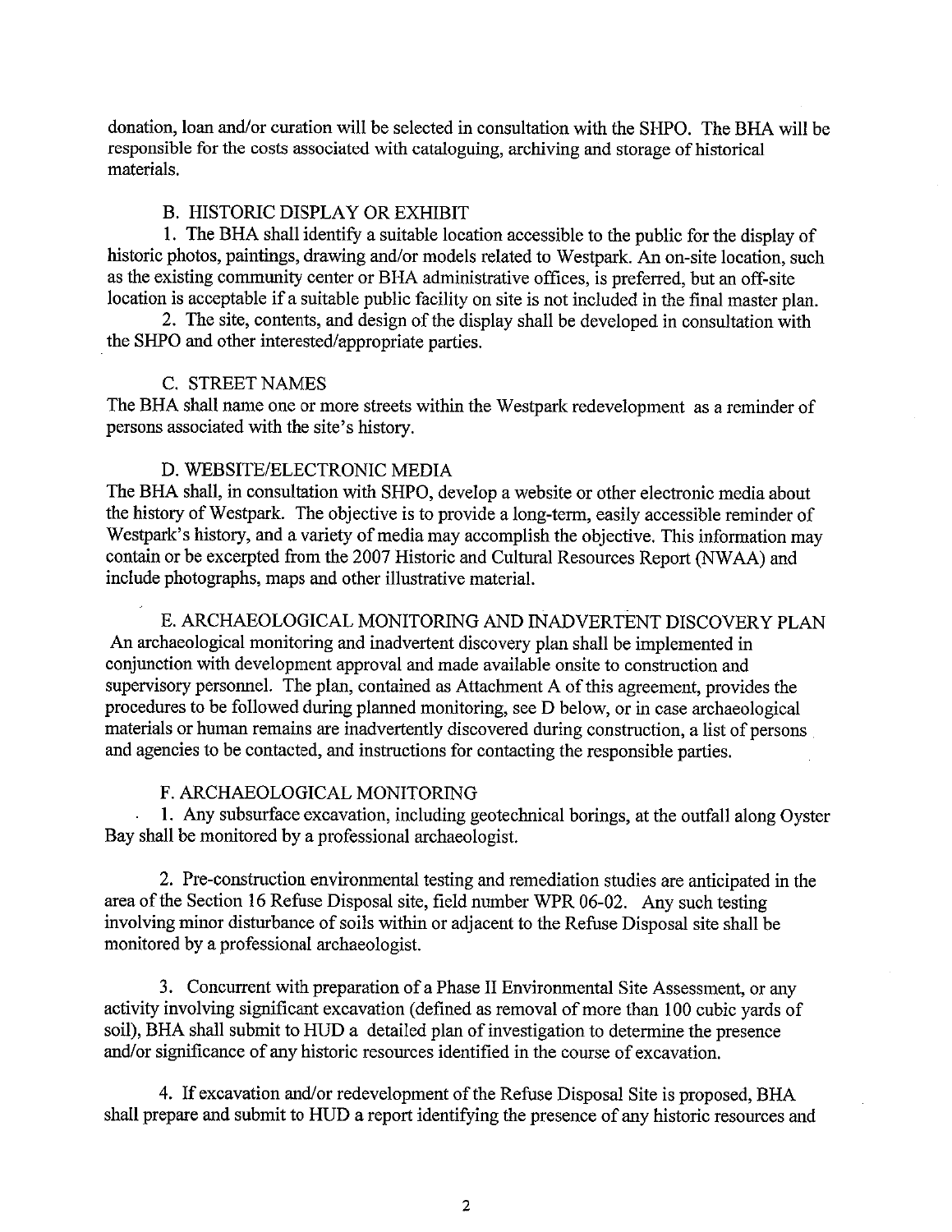assessing their eligibility for listing in the National Register. In addition to any permits required for excavation, remediation or redevelopment, the BHA shall obtain the approval of the SHPO prior to commencing activities.

# II. DURATION.

This agreement will be null and void if its terms are not carried out within seven (7) years from the date of its execution or by the conclusion of construction of the Westpark Master Plan, whichever occurs sooner. Prior to such time, the parties may consult with the other signatories to reconsider the terms of the agreement and amend it in accordance with Stipulation VI below.

# **III. POST-REVIEW DISCOVERIES**

If potential historic properties are discovered or unanticipated effects on historic properties found, HUD, the BHA or its contractors shall implement the discovery plan included as attachment A of this agreement.

# IV. MONITORING AND REPORTING

Each year following the execution of this agreement until it expires or is terminated, HUD shall provide all parties to this agreement a summary report detailing work undertaken pursuant to its terms. Such report shall include any scheduling changes proposed, any problems encountered, and any disputes and objections received in the HUD's efforts to carry out the terms of this agreement. Failure to provide such summary report may be considered a breach of the terms of this MOA pursuant to Section VI, below.

# V. DISPUTE RESOLUTION

Should any party to this agreement object at any time to any actions proposed or the manner in which the terms of this MOA are implemented, HUD shall consult with the objecting party(ies) to resolve the objection. If HUD determines, within 30 days, that such objection(s) cannot be resolved. HUD will:

A. Forward all documentation relevant to the dispute to the council in accordance with 36 CFR Section 800.2(b)(2). Upon receipt of adequate documentation, the Council shall review and advise HUD on the resolution of the objection within 30 days. Any comment provided by the Council, and all comments from the parties to the MOA, will be taken into account by HUD in reaching a final decision regarding the dispute.

B. If the Council does not provide comments regarding the dispute within 30 days after receipt of adequate documentation, HUD may render a decision regarding the dispute. In reaching its decision, HUD will take into account all comments regarding the dispute from the parties to the MOA.

C. The parties' responsibility to carry out all other actions subject to the terms of this MOA that are not the subject of the dispute remain unchanged. HUD will notify all parties of its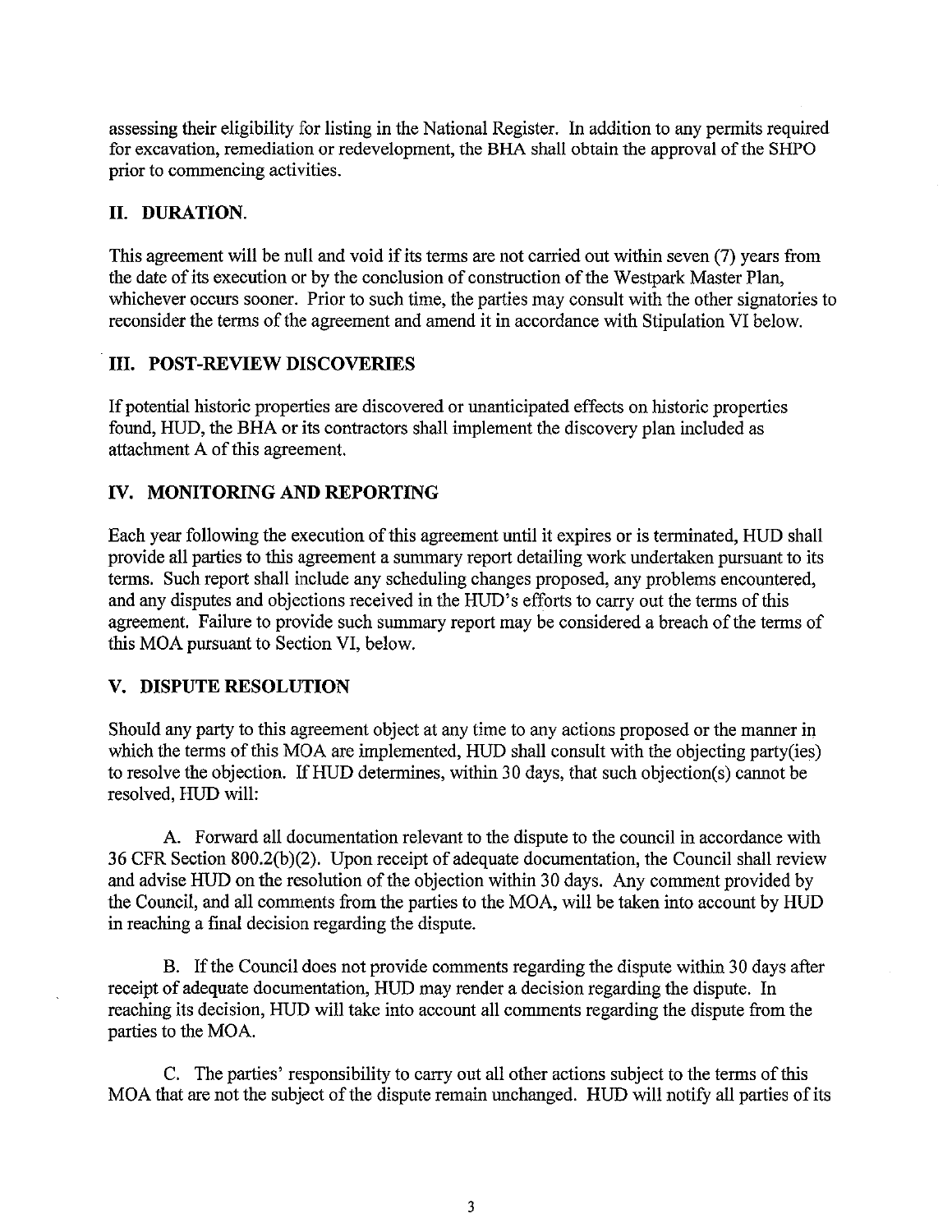decision in writing before implementing that portion of the Undertaking subject to dispute under this stipulation. HUD's decision will be final.

### VI. AMENDMENTS AND NONCOMPLIANCE

If any signatory to this MOA determines that its terms will not or cannot be carried out or that an amendment to its terms must be made, that party shall immediately consult with the other parties to develop an amendment to this MOA pursuant to  $36$  CFR §  $800.6(c)(7)$  and  $800.6(c)(8)$ . The amendment will be effective on the date a copy signed by all of the original signatories is filed with the Council. If the signatories cannot agree to appropriate terms to amend the MOA, any signatory may terminate the agreement in accordance with Section VII, below.

## VII. TERMINATION

If an MOA is not amended following the consultation set out in Stipulation VI., it may be terminated by any signatory or invited signatory. Within 30 days following termination, HUD shall notify the signatories if it will initiate consultation to execute an MOA with the signatories under 36 CFR § 800.6(c)(1) or request the comments of the council under 36 CFR § 800.7(a) and proceed accordingly.

Execution of this Memorandum of Agreement by HUD, the Washington SHPO and BHA, the submission of documentation and filing of this Memorandum of Agreement with the Council pursuant to 36 CFR  $\S$  800.6(b)(1)(iv) prior to the HUD's approval of this undertaking, and implementation of its terms evidence that HUD has taken into account the effects of this undertaking on historic properties and afforded the Council an opportunity to comment.

#### **SIGNATORIES:**

U.S. Department of Housing and Urban Development

By *City* of Bremerton:

Date: 6/28/2007

Andrea Spéncer, Community Development Director, City of Bremerton, HUD's Responsible Entity

Washington State Hustoric Preservation Officer:

Date:  $7/5/57$ 

Allyson Brooks, State Historic Preservation Officer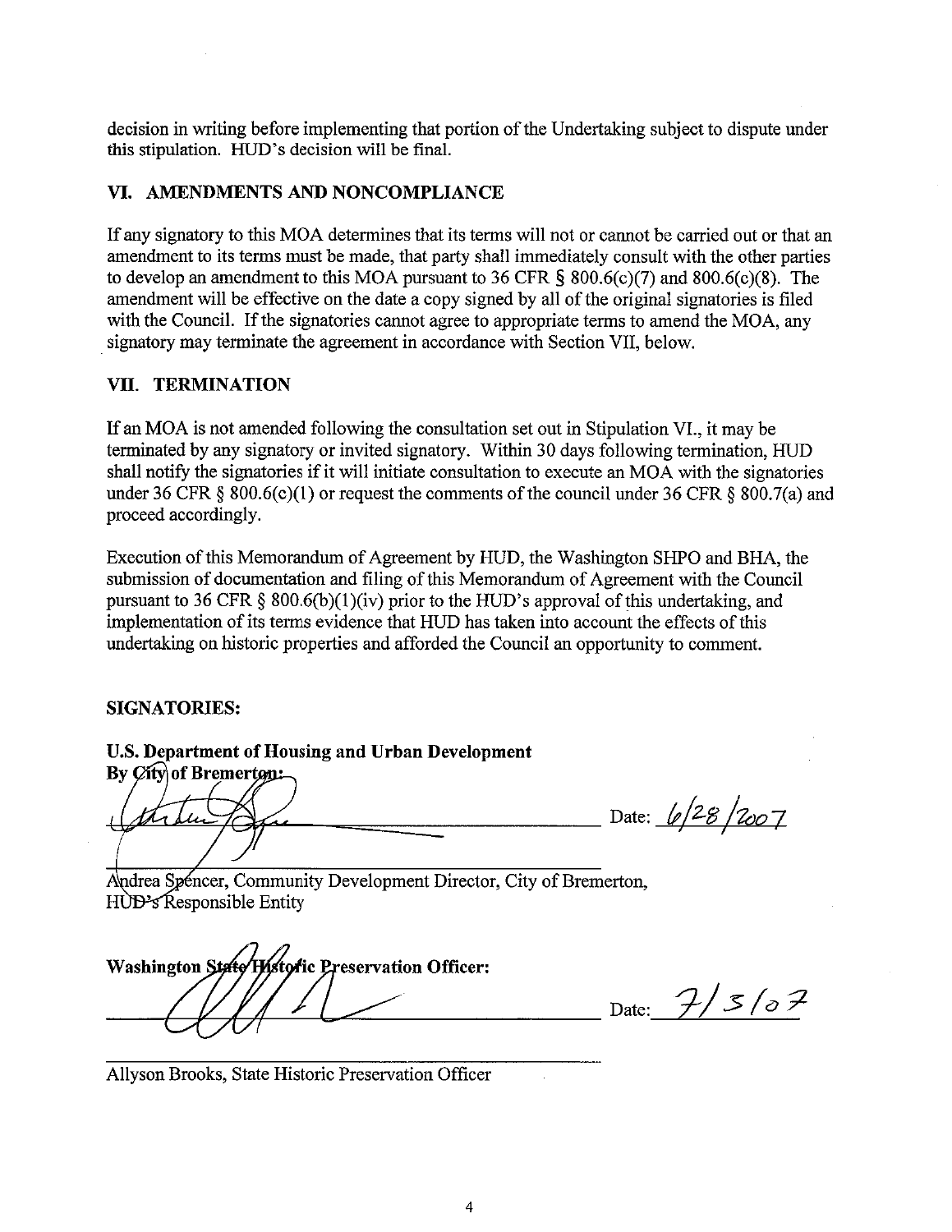# **INVITED SIGNATORIES:**

Housing Authority of the City of Bremerton:

 $\lambda$ ert  $\ln$ <sup>-</sup>/

 $\hat{\mathcal{L}}$ 

Date:  $6/28/07$ 

<u> 1999 - Jan Barnett</u>

 $\mathcal{L}^{\text{max}}$ 

Kurt Wiest, Executive Director Housing Authority of the City of Bremerton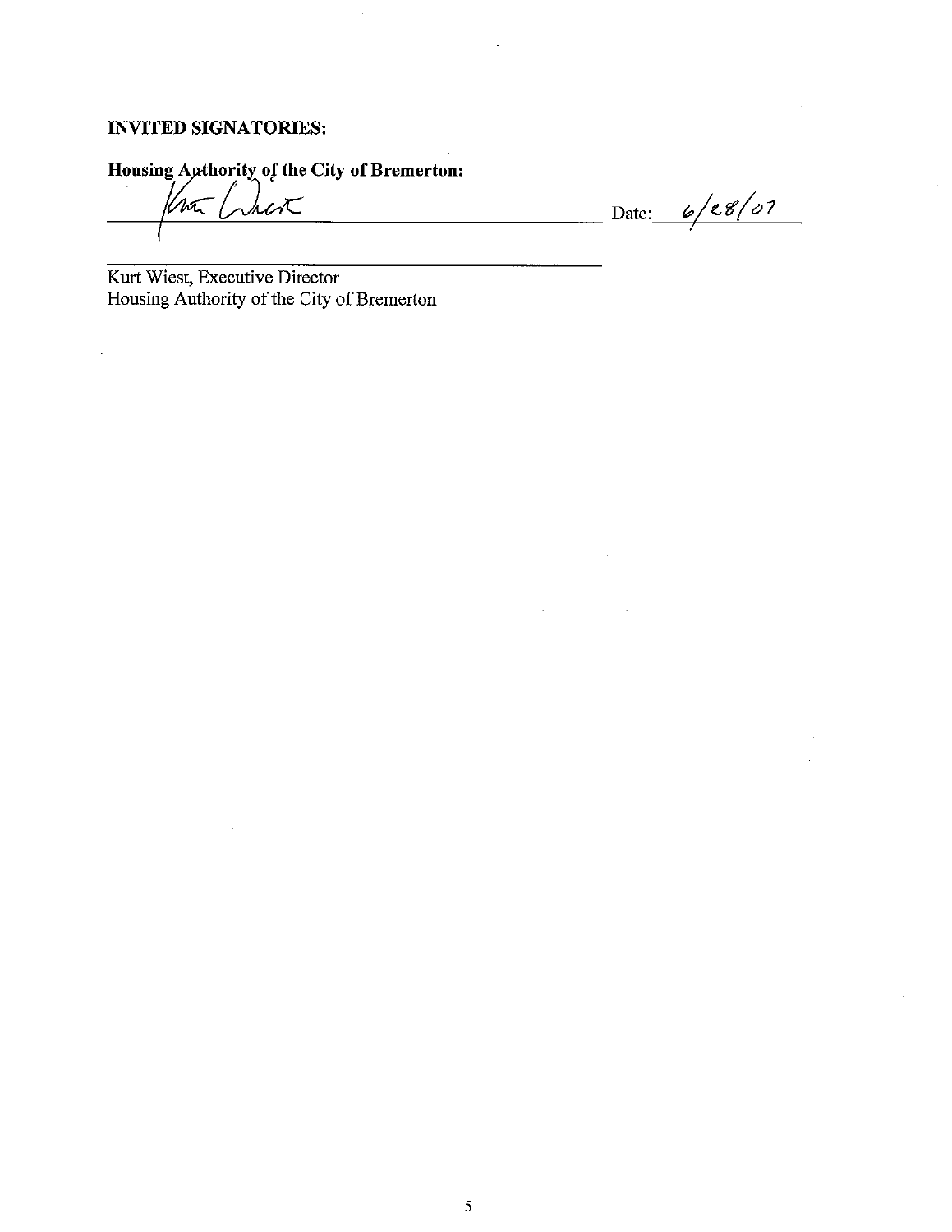# **ATTACHMENT A**

### **CONSTRUCTION MONITORING AND INADVERTENT DISCOVERY PLAN FOR THE** WESTPARK REDEVELOPMENT PROJECT **BREMERTON, WASHINGTON**

#### **INTRODUCTION**

The U.S. Department of Housing and Urban Development (HUD), through its Responsible Entity, the City of Bremerton (City) and the Housing Authority of the City of Bremerton (BHA), is proposing to redevelop Westpark from a low-income, public housing development, to a mixed-use and mixed-income community within the city of Bremerton, Washington. Westpark was built in 1940-41 to provide housing for defense workers and their families during the World War II era. The redevelopment project includes: razing the existing housing units, reconfiguring most of the roads, installation of new utilities, and construction of new housing and commercial/retail facilities.

The City has determined that the proposed redevelopment of Westpark is an undertaking and therefore subject to provisions of the National Historic Preservation Act of 1966, as amended (NHPA).

BHA, through its consultant Northwest Archaeological Associates, Inc. (NWAA), completed a cultural resource study for the proposed project, which included survey and limited subsurface testing. The cultural resource study recommended development and implementation of a Construction Monitoring and Inadvertent Discovery Plan prior to project construction. The purpose of this Plan is to execute this recommendation. Marathon Development, BHA's on-site development manager, is given responsibility to implement this plan.

In the event that archaeological materials are encountered during construction activities, this document. serves as the plan for dealing with any inadvertent discoveries of human remains, artifacts, sites, or any other cultural resources during the project

#### **AFFECTED TRIBE**

The Indian Tribe affected by this Project is the Suquamish Tribe. Pre-contact human remains and cultural resources discovered during this project will be presumed to be of Suquamish ancestry and will, at all times, be treated with dignity and respect.

#### **SPECIFICATIONS**

Specifications shall be included in construction bid documents indicating that cultural resource considerations are included under the environmental monitoring program associated with the project. Specifications will note that the Contractor's personnel shall be familiar with indicators of potential cultural resource discoveries and with procedures required in the event that cultural resources are encountered during construction. Part of this responsibility will include attending or participating in a pre-construction meeting.

#### PRE-CONSTRUCTION MEETING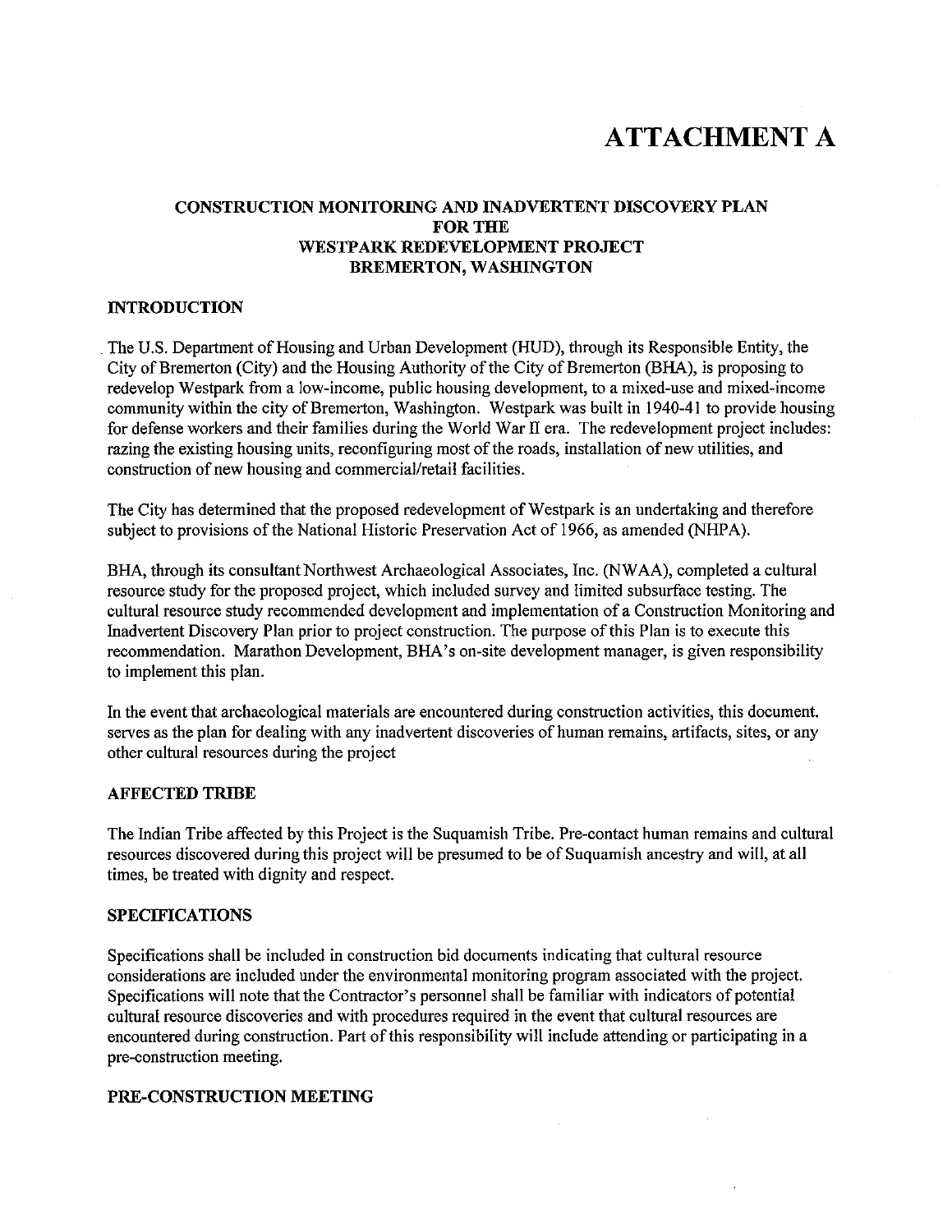Westpark Redevelopment Project Monitoring and Discovery Plan Page 2 of 6

The contractor's supervisory personnel shall attend a briefing on cultural resource issues prior to beginning construction activities. The contractor and construction crew shall meet with the archaeologist to go over cultural resource issues and the procedures set forth herein. Contractor personnel shall be familiar with indicators of potential cultural resource discoveries. Contractor's personnel shall also be familiar with investigative procedures required in the event that cultural resources are encountered during construction.

# **MONITORING OF GROUND DISTURBING ACTIVITIES**

Monitoring of construction excavation by a professional archaeologist during the entire course of the Westpark Project is unnecessary. Two locations have been identified for archaeological monitoring:

- 1. Oyster Bay any subsurface excavation, including geotechnical borings, at the outfall along Oyster Bay shall be monitored if excavation extends beyond fill into native sediments. The Suquamish Tribe should be notified of any excavation along Oyster Bay.
- 2. Section 16 Refuse Disposal site pre-construction environmental testing and remediation studies involving minor disturbance of soils within or adjacent to this site shall be monitored by a professional archaeologist. Any additional excavation is likely to require a permit from DAHP. per Title 27.53 Revised Code of Washington.

 $\overline{a}$ 

# **MONITORING PROCEDURES**

The purpose of archaeological monitoring is to identify archaeological resources and to assess the significance of resources in a rapid, cost-effective manner.

Generally, archaeologists

- Will observe construction equipment work and soil removal from multiple perspectives  $\bullet$ around and in front of working equipment, requiring close communication with construction supervisors, equipment operators, and grade checkers.
- Will be safely stationed on the edge of a trench, or near a trackhoe bucket to observe trench sidewalls as they are excavated.
- Will coordinate closely with construction personnel to enter an excavation trench or similar type of shored, enclosed space.
- May examine backdirt removed from excavations, if the material is placed on the ground surface prior to removal.

#### **Communication Protocol**

The Archaeological Monitor will communicate with the on-site City/BHA Representative, Marathon Development, to make general requests about equipment movement, placement of back dirt for examination, or to access trench or foundation excavations. The Monitor also may need to communicate with excavation equipment operators to determine appropriate timing and procedures to access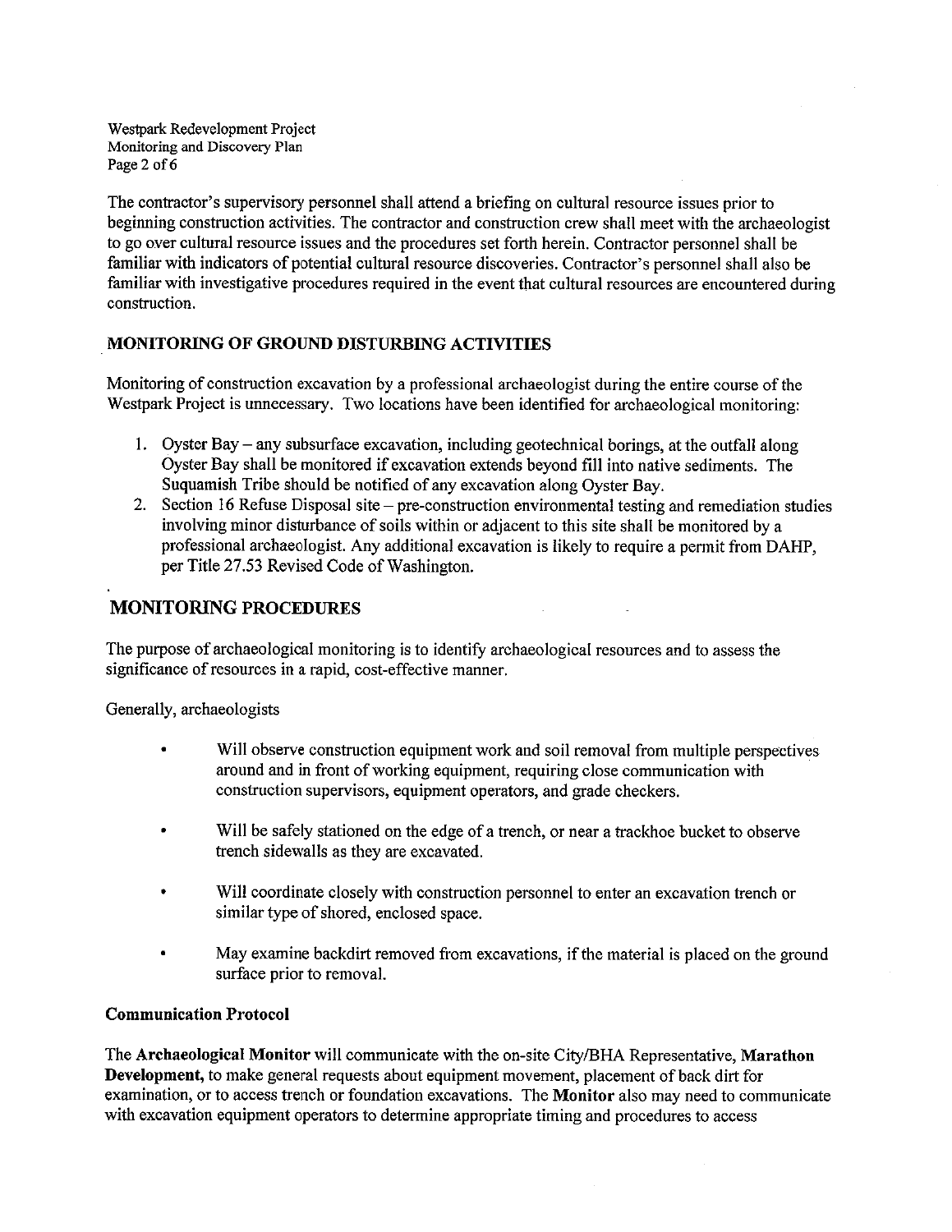Westpark Redevelopment Project Monitoring and Discovery Plan Page 3 of 6 construction excavation areas such as trenches or open excavations.

The Monitor may direct the equipment operator to stop excavation, but will notify Marathon **Development** prior to communicating excavation procedures directly to the equipment operator. After notifying Marathon Development the Monitor may request equipment operators to remove thin lifts of fill or sterile sediment to provide more extensive horizontal exposures.

#### **Work Stoppage**

If the Monitor determines that archaeological resources that are considered significant may be exposed by construction excavation in a particular area, the Monitor may ask Marathon Development to request equipment operators to modify construction excavation procedures to provide exposures of subsurface stratigraphy, in order to confirm the presence of any such resources in that area. Some areas may be cordoned off to allow more time to expose, document, and evaluate possible archaeological deposits. Work may be stopped in an area sufficient to assess resources that may be significant and time will be provided for additional evaluation by field archaeologists.

If Marathon Development cannot be reached immediately, then the on-site Construction Contractor Crew Supervisor would be alerted.

If significant or potentially significant archaeological resources are identified during construction, the archaeological contractor will inform Marathon Development. Marathon Development will halt activity in the area of discovery large enough to ensure that integrity of the find is not compromised (construction activities may continue elsewhere in the project area). Marathon Development will contact the City, BHA, DAHP and the Suquamish Tribes within 24 hours (See Contact List)

# PROCEDURES FOR THE INADVERTENT DISCOVERY OF CULTURAL RESOURCES

If any City, BHA, or Marathon Development employee, contractors or subcontractors believes that he or she has inadvertently uncovered any cultural resource at any point in the project, all work adjacent to the discovery shall cease. The area of work stoppage will be adequate to provide for the security, protection, and integrity of the archaeological discovery. At a minimum, the immediate area of the discovery will be secured to a distance of thirty (30) feet. Vehicles, equipment, and unauthorized personnel will not be permitted to traverse the discovery site. Work in the immediate area will not resume until treatment of the discovery has been completed following provisions for treating archaeological/cultural material as set forth in this document.

A cultural resource discovery could be pre-contact or historic and may include, but not be limited to:

- areas of charcoal or charcoal stained soil and stones,
- stone tools or waste flakes (i.e. an arrowhead, or stone chips),  $\bullet$
- bones, burned rocks, or other food remains in association with stone tools or chips,  $\bullet$
- or a cluster of tin cans or bottles, logging or agricultural equipment older than 50 years.  $\bullet$

The on site personnel will contact Marathon Development and they in turn will contact the City, BHA, the consulting archaeologist, and DAHP. The consulting archaeologist will evaluate whether the discovered cultural resources are potentially eligible for listing in the NRHP.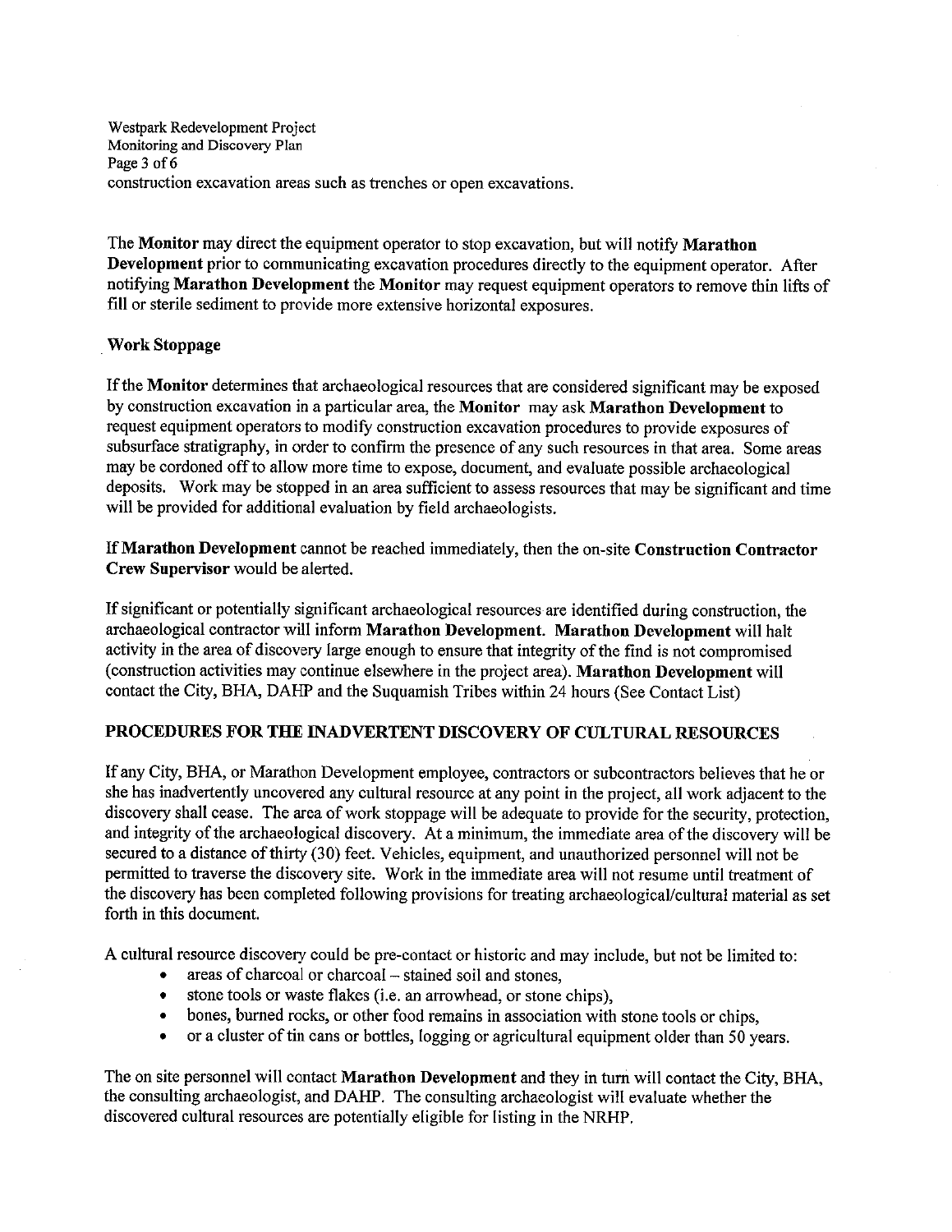Westpark Redevelopment Project Monitoring and Discovery Plan Page 4 of 6

Upon discovery of potential pre-contact properties as defined in the National Historic Preservation Act of 1966, P.L. 89-665, 16 U.S.C. Section 470 et seg. (NHPA) or human remains and other cultural items as defined by the Native American Graves Protection and Repatriation Act of 1990, P.L. 101-601, 25 U.S.C. Section 3001 et seq. (NAGPRA), Marathon Development shall immediately call the contacts listed to inform the parties of the discovery, but in any event, no later than within twenty-four (24) hours of the discovery. If the discovery is made after Tribal business hours, the City shall contact the Suquamish Tribal Police Department Duty Officer at 911. If requested, a joint viewing of the discovery by City, the Tribe, and other participating parties (DAHP) will be scheduled within forty-eight (48) hours of the notification, or at the earliest possible time.

If the site is determined eligible, the participating parties will consult to determine the appropriate treatment. Treatment measures may include protection in place or data recovery such as mapping, photography, limited probing and sample collection, or other activity deemed appropriate by the consulting parties

#### PROCEDURES FOR THE DISCOVERY OF HUMAN SKELETAL MATERIAL

Any human remains that are discovered during this project will at all times be treated with dignity and respect.

If any project employee or one of its contractors or subcontractors believes that he or she has made an unanticipated discovery of human skeletal remains, all work adjacent to the discovery shall cease. The area of work stoppage will be adequate to provide for the security, protection, and integrity of the archaeological discovery. At a minimum, the immediate area of the discovery will be secured to a distance of thirty (30) feet. Vehicles, equipment, and unauthorized personnel will not be permitted to traverse the discovery site. Work in the immediate area will not resume until treatment of the discovery has been completed as set forth in this document.

Marathon Development shall immediately notify the Bremerton police and Kitsap County Coroner to have them determine whether the remains are part of a crime scene. Contemporaneous with notifying the Coroner, Marathon Development shall also notify the City, BHA, DAHP, the Tribe, and the project consulting archaeologist. Human remains and associated funerary objects shall remain in place, unwashed, uncleaned and without analysis, with minimal disturbance by the Coroner in completing his or her work.

After elimination of the site as a crime scene, Marathon Development shall continue to maintain the remains and any associated funerary objects in place, unwashed, unexamined and undisturbed. The ethnic origin, or ancestry, of the discovered human remains will be determined through consultation with the City, DAHP, the Kitsap County Coroner, and the Tribe. The City shall give due consideration to and honor, to the extent possible, any request by the Tribe to leave the remains and/or other cultural items undisturbed and in place. Should the Tribe request to conduct ceremonies or other traditional activities with respect to the human remains at the site where the remains were found the City will accommodate such requests to the maximum practical extent possible.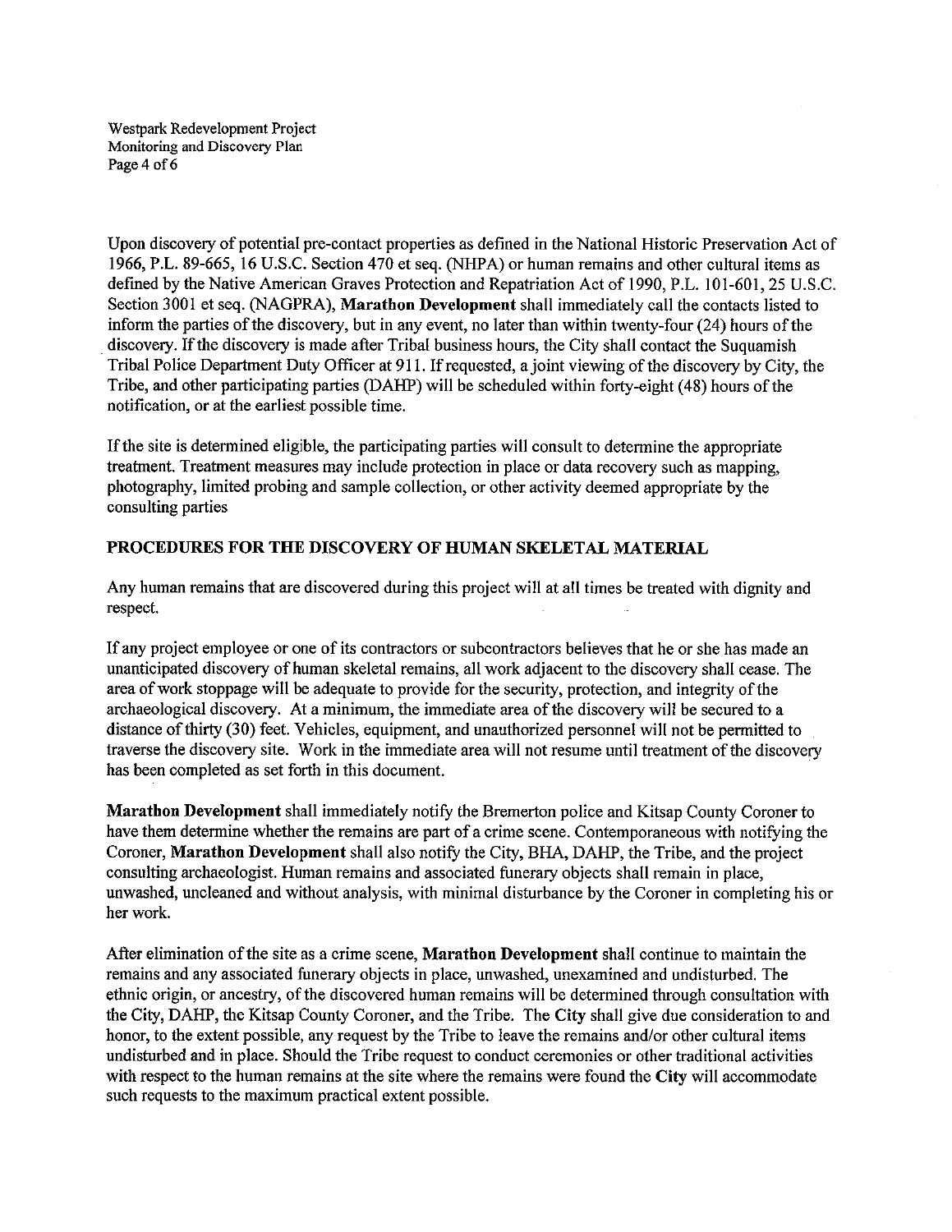Westpark Redevelopment Project Monitoring and Discovery Plan Page 5 of 6

If the human skeletal remains are determined to be Native American, the participating parties will consult to determine what treatment is appropriate for the human remains. If disinterment of Native American human remains becomes necessary, the participating parties will jointly determine the final custodian of the human skeletal remains for re-interment.

The City will make a good faith effort at accommodating requests from the Tribe to be present after they are notified of discoveries, and prior to the implementation of mitigation measures related to human skeletal remains.

#### **CONFIDENTIALITY OF INFORMATION**

Except for confidential internal communications and documentation required by law, the City, BHA, and Marathon Development shall not record, map, describe, or otherwise report on any discovery in any form until consulting with and obtaining the prior consent of the Tribe. The City and Marathon Development shall make its best efforts to ensure that its appropriate personnel, contractors, and permittees keep the discovery of any found or suspected human remains, other cultural items, and potential historic properties confidential, including but not limited to, refraining from contacting the media or any third party or otherwise sharing information regarding the discovery with any member of the public.

ú.

 $\ddot{\phantom{a}}$